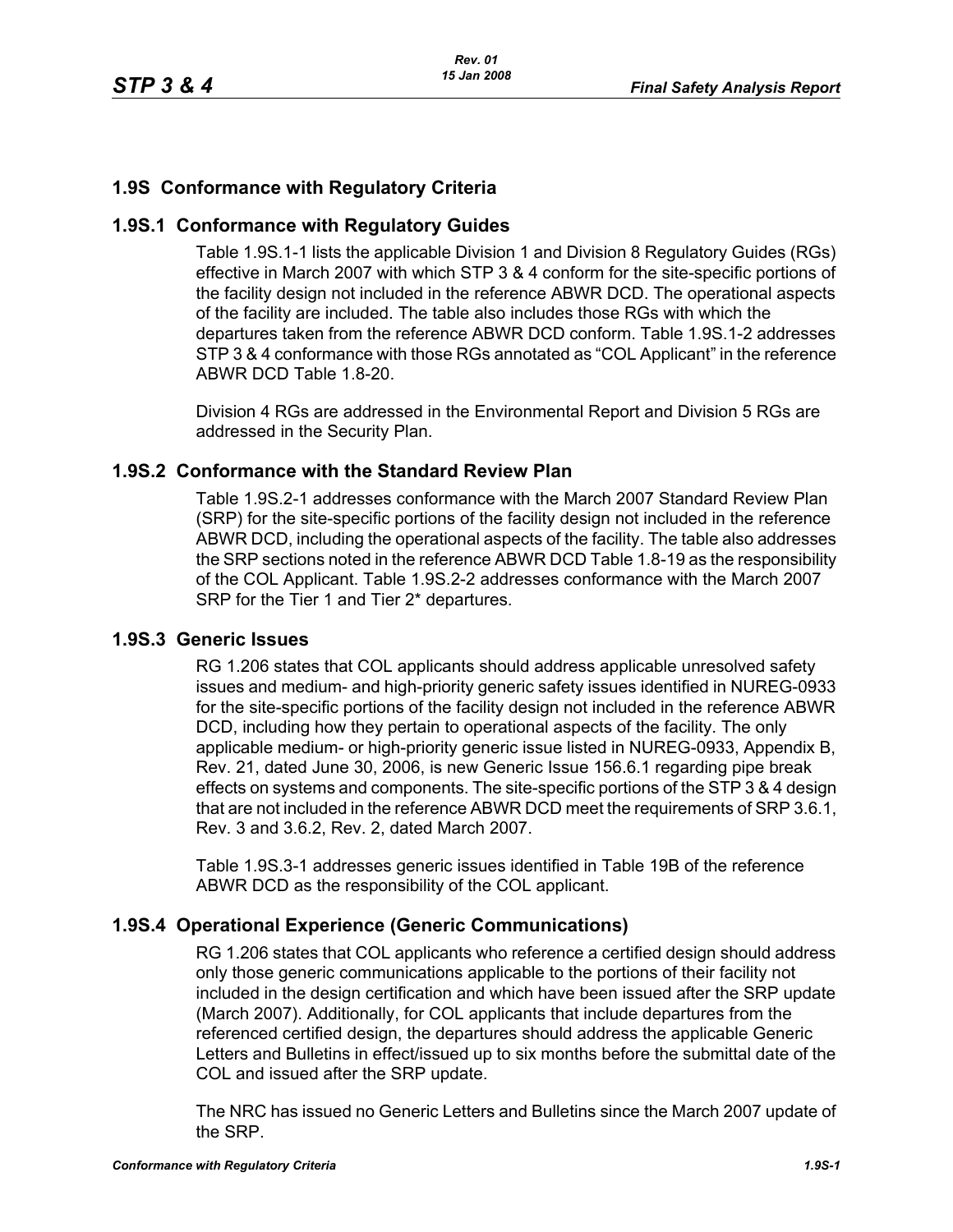Table 1.9S.4-1 addresses those generic communications (Generic Letters and Bulletins) that were identified in the reference ABWR DCD Table 1.8-22 as the responsibility of the COL applicant.

| Table 1.9S-1 Site-Specific Conformance with Regulatory Guides |  |  |  |  |
|---------------------------------------------------------------|--|--|--|--|
|---------------------------------------------------------------|--|--|--|--|

| No.               | <b>Title</b>                                                                                                                                                                                          | Rev.     |
|-------------------|-------------------------------------------------------------------------------------------------------------------------------------------------------------------------------------------------------|----------|
| <b>Division 1</b> |                                                                                                                                                                                                       |          |
| 1.3               | Assumptions Used for Evaluating the Potential Radiological Consequences of a<br>Loss-of-Coolant Accident for Boiling Water Reactors                                                                   | 2(6/74)  |
| 1.5               | Assumptions Used for Evaluating the Potential Radiological Consequences of a<br>Steamline Break Accident for Boiling Water Reactors                                                                   | 0(3/71)  |
| 1.6               | Independence Between Redundant Standby (Onsite) Power Sources and<br><b>Between Their Distribution Systems</b>                                                                                        | 0(3/71)  |
| 1.21              | Measuring, Evaluating, and Reporting Radioactivity in Solid Wastes and<br>Releases of Radioactive Materials in Liquid and Gaseous Effluents from Light-<br><b>Water-Cooled Nuclear Power Plants</b>   | 1(6/74)  |
| 1.22              | Periodic Testing of Protection System Actuation Functions                                                                                                                                             | 0(2/72)  |
| 1.23              | Meteorological Monitoring Programs for Nuclear Power Plants                                                                                                                                           | 1(3/07)  |
| 1.25              | Assumptions Used for Evaluating the Potential Radiological Consequences of a<br>Fuel Handling Accident in the Fuel Handling and Storage Facility for Boiling and<br><b>Pressurized Water Reactors</b> | 0(3/72)  |
| 1.27              | <b>Ultimate Heat Sink for Nuclear Power Plants</b>                                                                                                                                                    | 2(1/76)  |
| 1.29              | Seismic Design Classification                                                                                                                                                                         | 4(3/07)  |
| 1.43              | Control of Stainless Steel Weld Cladding of Low-Alloy Steel Components                                                                                                                                | 0(5/73)  |
| 1.53              | Application of the Single-Failure Criterion to Nuclear Power Plant Protection<br>Systems                                                                                                              | 2(11/03) |
| 1.59              | Design Basis Floods for Nuclear Power Plants                                                                                                                                                          | 2(8/77)  |
| 1.60              | Design Response Spectra for Seismic Design of Nuclear Power Plants                                                                                                                                    | 1(12/73) |
| 1.61              | Damping Values for Seismic Design of Nuclear Power Plants                                                                                                                                             | 1(3/07)  |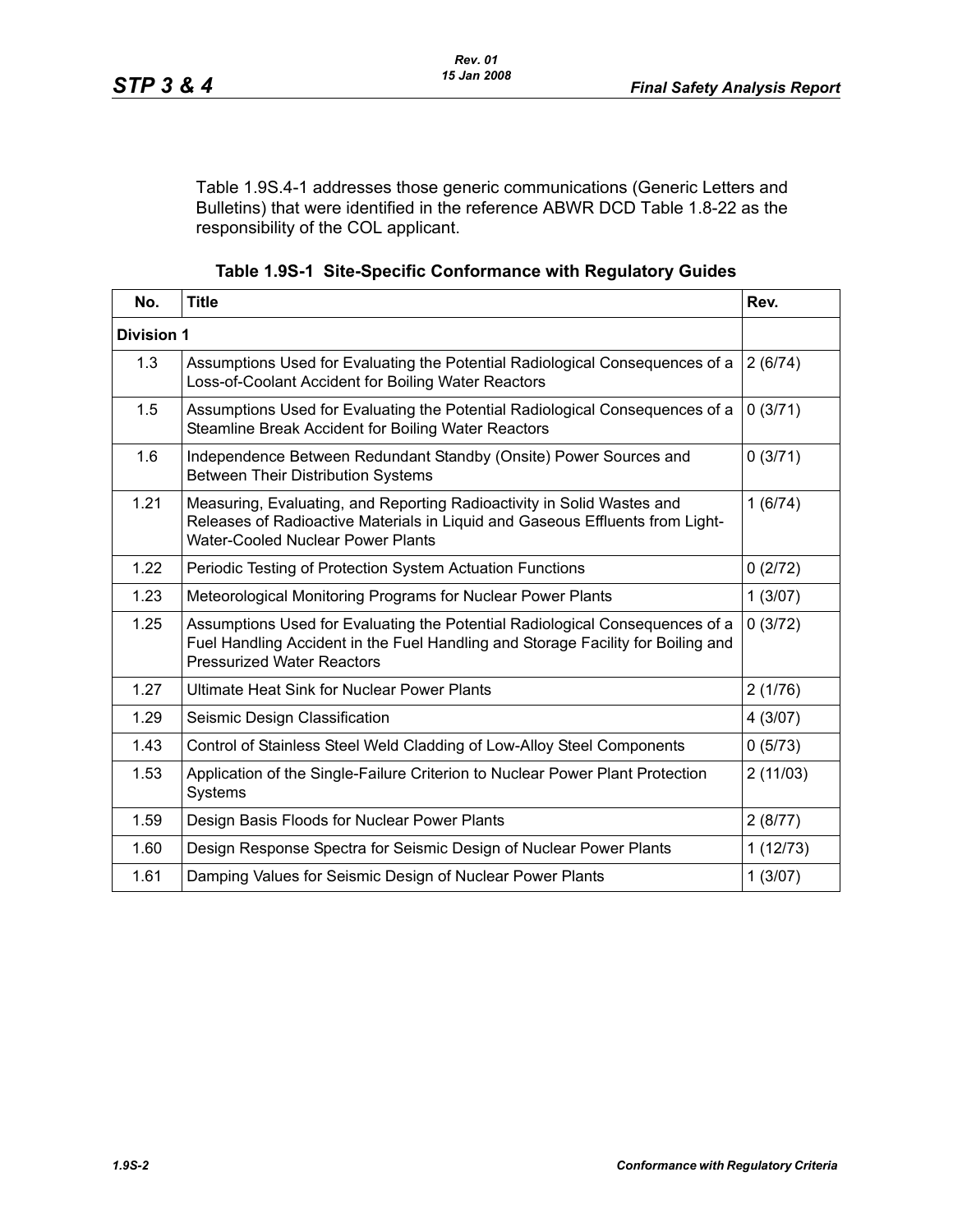| No.   | <b>Title</b>                                                                                                                                              | Rev.     |
|-------|-----------------------------------------------------------------------------------------------------------------------------------------------------------|----------|
| 1.68  | Initial Test Programs for Water-Cooled Nuclear Power Plants                                                                                               | 3(3/07)  |
| 1.75  | Physical Independence of Electric Systems                                                                                                                 | 3(2/05)  |
| 1.76  | Design-Basis Tornado and Tornado Missiles for Nuclear Power Plants                                                                                        | 1(3/07)  |
| 1.78  | Evaluating the Habitability of a Nuclear Power Plant Control Room During a<br>Postulated Hazardous Chemical Release                                       | 1(12/01) |
| 1.91  | Evaluations of Explosions Postulated to Occur on Transportation Routes Near<br><b>Nuclear Power Plants</b>                                                | 1(2/78)  |
| 1.92  | Combining Modal Responses and Spatial Components in Seismic Response<br>Analysis                                                                          | 2(7/06)  |
| 1.96  | Design of Main Steam Isolation Valve Leakage Control Systems for Boiling<br><b>Water Reactor Nuclear Power Plants</b>                                     | 1(6/76)  |
| 1.97  | Criteria for Accident Monitoring Instrumentation for Nuclear Power Plants                                                                                 | 4(6/06)  |
| 1.98  | Assumptions Used for Evaluating the Potential Radiological Consequences of a<br>Radioactive Offgas System Failure in a Boiling Water Reactor              | 0(3/76)  |
| 1.102 | <b>Flood Protection for Nuclear Power Plants</b>                                                                                                          | 1(9/76)  |
| 1.105 | Setpoints for Safety-Related Instrumentation                                                                                                              | 3(12/99) |
| 1.109 | Calculation of Annual Doses to Man from Routine Releases of Reactor Effluents<br>for the Purpose of Evaluating Compliance with 10 CFR Part 50, Appendix I | 1(10/77) |
| 1.111 | Methods for Estimating Atmospheric Transport and Dispersion of Gaseous<br>Effluents in Routine Releases from Light-Water-Cooled Reactors                  | 1(7/77)  |
| 1.112 | Calculation of Releases of Radioactive Materials in Gaseous and Liquid<br><b>Effluents from Light-Water-Cooled Power Reactors</b>                         | 1(3/07)  |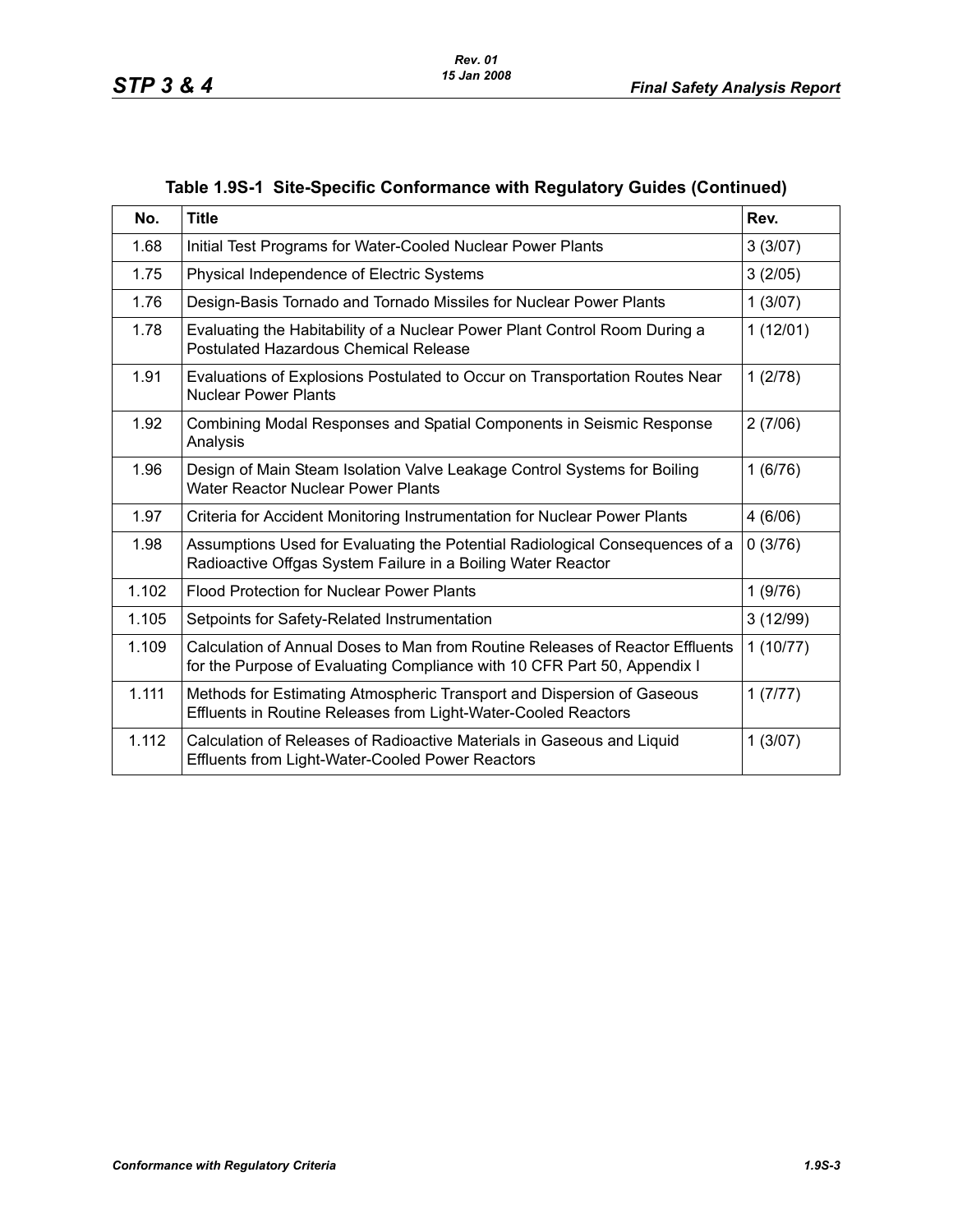| No.   | <b>Title</b>                                                                                                                                                           | Rev.     |
|-------|------------------------------------------------------------------------------------------------------------------------------------------------------------------------|----------|
| 1.113 | Estimating Aquatic Dispersion of Effluents from Accidental and Routine Reactor<br>Releases for the Purpose of Implementing Appendix I                                  | 1(4/77)  |
| 1.115 | Protection Against Low-Trajectory Turbine Missiles                                                                                                                     | 1(7/77)  |
| 1.117 | Tornado Design Classification                                                                                                                                          | 1(4/78)  |
| 1.122 | Development of Floor Design Response Spectra for Seismic Design of Floor-<br><b>Supported Equipment or Components</b>                                                  | 1(2/78)  |
| 1.132 | Site Investigations for Foundations of Nuclear Power Plants                                                                                                            | 2(10/03) |
| 1.135 | Normal Water Level and Discharge at Nuclear Power Plants                                                                                                               | 0(9/77)  |
| 1.138 | Laboratory Investigations of Soils and Rocks for Engineering Analysis and<br>Design of Nuclear Power Plants                                                            | 2(12/03) |
| 1.140 | Design, Inspection, and Testing Criteria for Air Filtration and Adsorption Units of<br>Normal Atmosphere Cleanup Systems in Light-Water-Cooled Nuclear Power<br>Plants | 2(6/01)  |
| 1.142 | Safety-Related Concrete Structures for Nuclear Power Plants (Other than<br>Reactor Vessels and Containments)                                                           | 2(11/01) |
| 1.143 | Design Guidance for Radioactive Waste Management Systems, Structures, and<br>Components Installed in Light-Water-Cooled Nuclear Power Plants                           | 2(11/01) |
| 1.153 | <b>Criteria for Safety Systems</b>                                                                                                                                     | 1(6/96)  |
| 1.160 | Monitoring the Effectiveness of Maintenance at Nuclear Power Plants<br>[per NEI 07-02]                                                                                 | 2(3/97)  |
| 1.165 | Identification and Characterization of Seismic Sources and Determination of<br>Safe Shutdown Earthquake Ground Motion                                                  | 0(3/97)  |
| 1.182 | Assessing and Managing Risk Before Maintenance Activities at Nuclear Power<br>Plants [per NEI 07-02]                                                                   | 0(5/00)  |
| 1.189 | <b>Fire Protection for Nuclear Power Plants</b>                                                                                                                        | 1(3/07)  |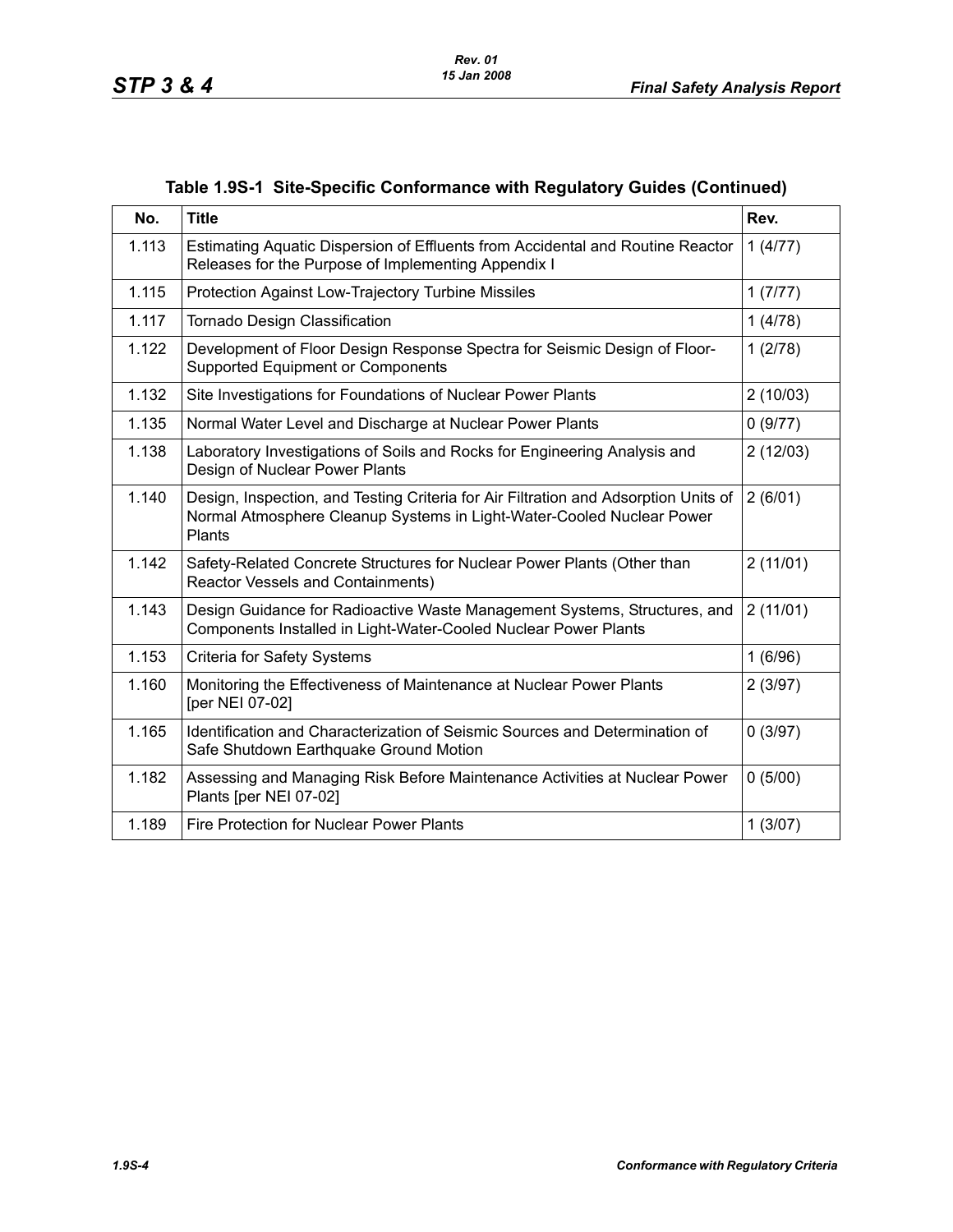| No.               | <b>Title</b>                                                                                                                                   | Rev.        |
|-------------------|------------------------------------------------------------------------------------------------------------------------------------------------|-------------|
| 1.194             | Atmospheric Relative Concentrations for Control Room Radiological Habitability<br><b>Assessments at Nuclear Power Plants</b>                   | 0(6/03)     |
| 1.198             | Procedures and Criteria for Assessing Seismic Soil Liquefaction at Nuclear<br><b>Power Plant Sites</b>                                         | 0(11/03)    |
| 1.199             | Anchoring Components and Structural Supports in Concrete                                                                                       | 0(11/03)    |
| 1.204             | Guidelines for Lightning Protection of Nuclear Power Plants                                                                                    | 0(11/05)    |
| 1.206             | <b>Combined License Applications for Nuclear Power Plants</b>                                                                                  | 0(6/07)     |
| 1.208             | A Performance-Based Approach to Define the Site-Specific Earthquake Ground<br>Motion                                                           | 0(3/07)     |
| <b>Division 8</b> |                                                                                                                                                |             |
| 8.1               | <b>Radiation Symbol</b>                                                                                                                        | 0(2/73)     |
| 8.4               | Direct-Reading and Indirect-Reading Pocket Dosimeters                                                                                          | 0(2/73)     |
| 8.5               | Criticality and Other Interior Evacuation Signals                                                                                              | 1(3/81)     |
| 8.6               | Standard Test Procedure for Geiger-Muller Counters                                                                                             | 0(5/73)     |
| 8.7               | Instructions for Recording and Reporting Occupational Radiation Exposure Data                                                                  | 2(11/05)    |
| 8.8               | Information Relevant to Ensuring that Occupational Radiation Exposures at<br>Nuclear Power Stations Will Be as Low as Is Reasonably Achievable | 3(6/78)     |
| 8.9               | Acceptable Concepts, Models, Equations, and Assumptions for a Bioassay<br>Program                                                              | 1(7/93)     |
| 8.10              | Operating Philosophy for Maintaining Occupational Radiation Exposures as Low<br>as Is Reasonably Achievable                                    | $1-R(5/77)$ |
| 8.13              | Instruction Concerning Prenatal Radiation Exposure                                                                                             | 3(6/99)     |
| 8.15              | Acceptable Programs for Respiratory Protection                                                                                                 | 1(10/99)    |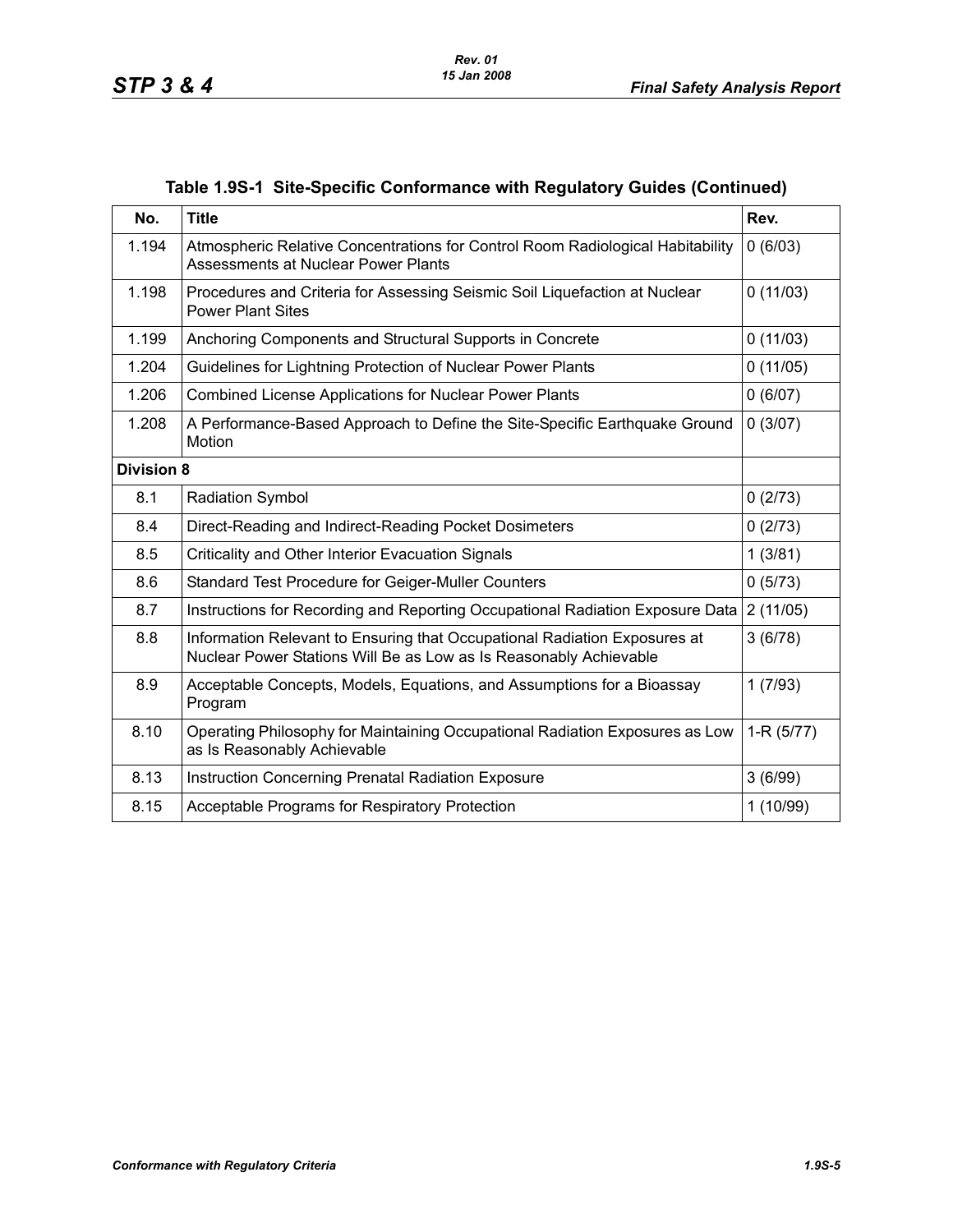| No.  | <b>Title</b>                                                                                     | Rev.    |
|------|--------------------------------------------------------------------------------------------------|---------|
| 8.20 | Applications of Bioassay for I-125 and I-131                                                     | 1(9/79) |
| 8.26 | Applications of Bioassay for Fission and Activation Products                                     | 0(9/80) |
| 8.27 | Radiation Protection Training for Personnel at Light-Water-Cooled Nuclear<br><b>Power Plants</b> | 0(3/81) |
| 8.28 | Audible-Alarm Dosimeters                                                                         | 0(8/81) |
| 8.29 | Instruction Concerning Risks from Occupational Radiation Exposure                                | 1(2/96) |
| 8.32 | Criteria for Establishing a Tritium Bioassay Program                                             | 0(7/88) |
| 8.34 | Monitoring Criteria and Methods To Calculate Occupational Radiation Doses                        | 0(7/92) |
| 8.35 | <b>Planned Special Exposures</b>                                                                 | 0(6/92) |
| 8.36 | Radiation Dose to the Embryo/Fetus                                                               | 0(7/92) |
| 8.38 | Control of Access to High and Very High Radiation Areas of Nuclear Plants                        | 1(5/06) |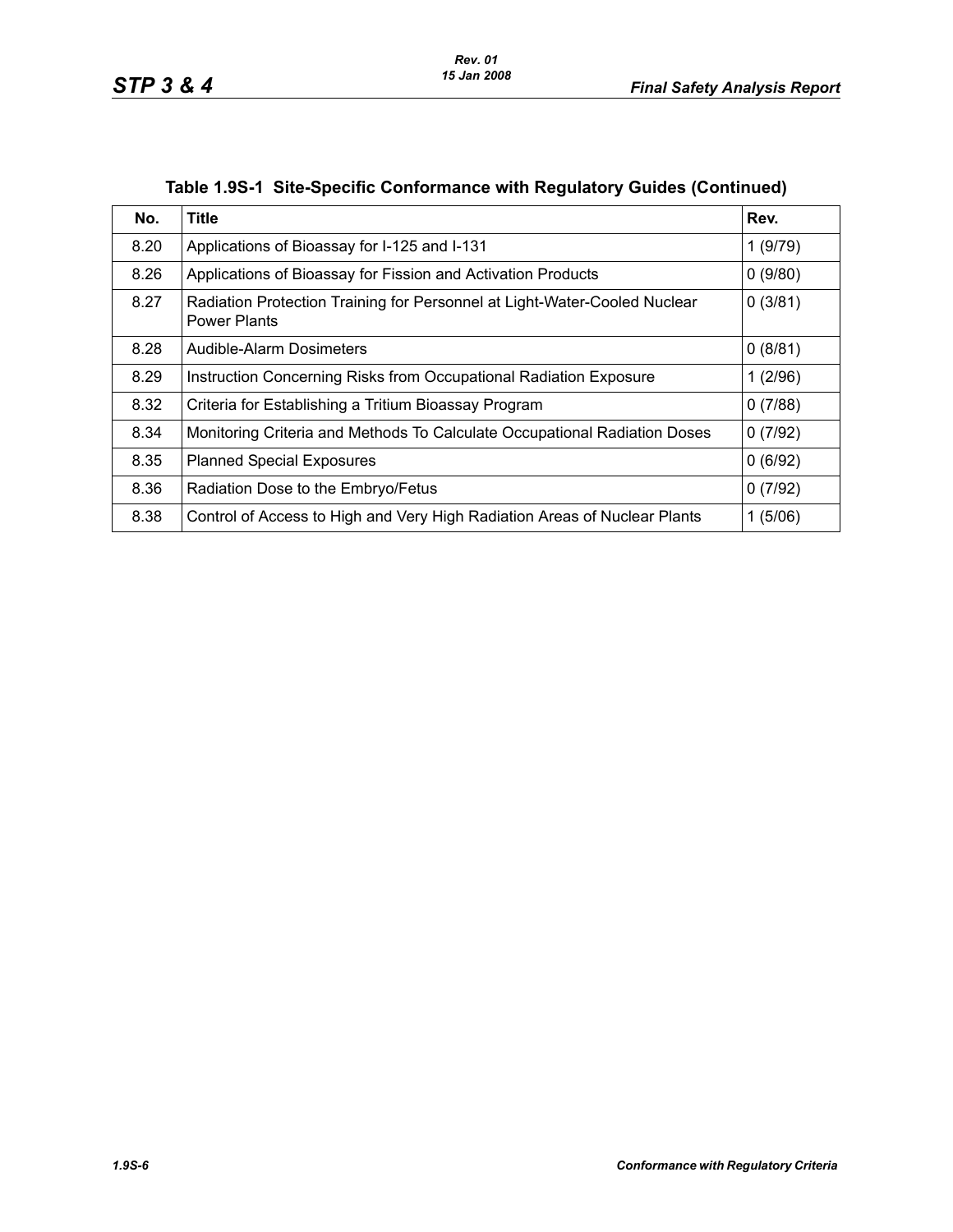| No.   | <b>Title</b>                                                                                                  | Conformance                                                                                                                                                                                                   |
|-------|---------------------------------------------------------------------------------------------------------------|---------------------------------------------------------------------------------------------------------------------------------------------------------------------------------------------------------------|
|       | 1.16 Reporting of Operating Information Appendix A<br><b>Technical Specifications,</b><br>Rev. 4              | RG 1.16, Rev. 4 does not reflect current<br>regulations. STP 3 & 4 will conform to<br>10 CFR 50.72 and 10 CFR 50.73.                                                                                          |
|       | 1.33 Quality Assurance Program Requirements<br>(Operations), Rev. 2                                           | Not applicable. The STP 3 & 4 Quality<br>Assurance Program Description commits to<br>NOA-1-1994.                                                                                                              |
|       | 1.71 Welder Qualifications for Areas of Limited<br>Accessibility, Rev. 0                                      | Refer to Subsection 10.3.6.3.                                                                                                                                                                                 |
|       | 1.86 Termination of Operating Licenses for Nuclear<br>Reactors, Rev. 0                                        | Not applicable.                                                                                                                                                                                               |
|       | 1.90   Inservice Inspection of Prestressed Concrete<br>Containment Structures with Grouted Tendons,<br>Rev. 1 | Not applicable.                                                                                                                                                                                               |
|       | 1.114 Guidance on Being Operator at the Controls of<br>a Nuclear Power Plant, Rev. 1                          | STP 3 & 4 meets the intent of this guide by<br>having sufficient operators on duty in the<br>control room to assure visual contact with<br>reactor controls and instrumentation during<br>routine log rounds. |
| 1.127 | Inspection of Water-Control Structures<br>Associated with Nuclear Power Plants,<br>Rev. 1                     | Not applicable.                                                                                                                                                                                               |
|       | 1.134   Medical Evaluation of Licensed Personnel for<br>Nuclear Power Plants, Rev. 2                          | Conforms.                                                                                                                                                                                                     |
| 1.149 | Nuclear Power Plant Simulation facilities for<br>Use in Operator License Examinations, Rev. 1                 | The simulator will be certified in accordance<br>with RG 1.149, Rev. 3 and ANSI/ANS 3.5-<br>1998.                                                                                                             |

# **Table 1.9S-2 Conformance with Regulatory Guides Noted as "COL Applicant" in DCD**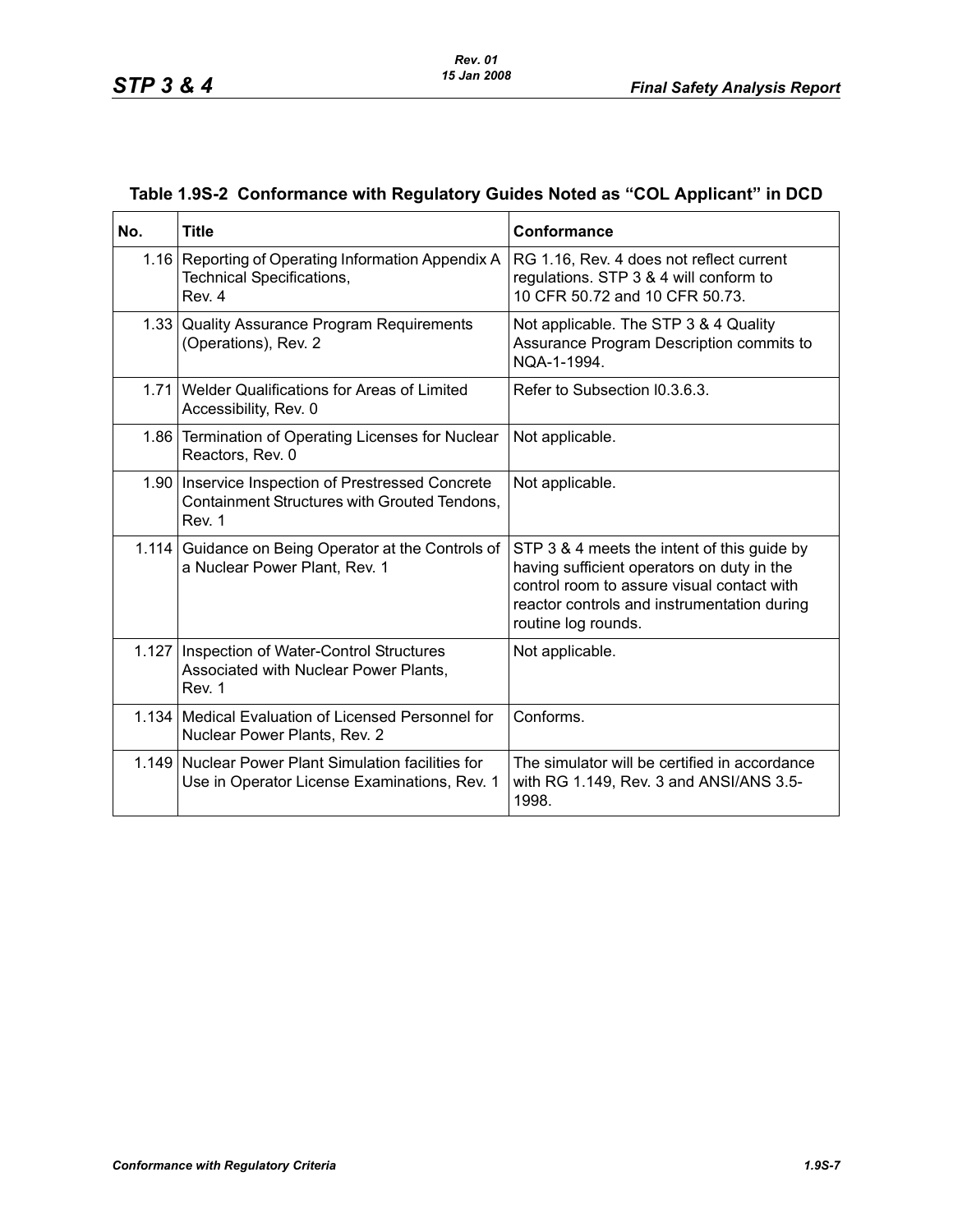| No.             | <b>Title</b>                                                                               | Rev.    |
|-----------------|--------------------------------------------------------------------------------------------|---------|
|                 | Chapter 1 - Introduction and General Description of the Plant                              |         |
| 1.0             | Introduction and Interfaces                                                                | 0(3/07) |
|                 | <b>Chapter 2 - Site Characteristics</b>                                                    |         |
| 2.0             | Site Characteristics and Site Parameters                                                   | 0(3/07) |
| 2.1.1           | Site Location and Description                                                              | 3(3/07) |
| 2.1.2           | Exclusion Area Authority and Control                                                       | 3(3/07) |
| 2.1.3           | <b>Population Distribution</b>                                                             | 3(3/07) |
| $2.2.1 - 2.2.2$ | Identification of Potential Hazards in Site Vicinity                                       | 3(3/07) |
| 2.2.3           | <b>Evaluation of Potential Accidents</b>                                                   | 3(3/07) |
| 2.3.1           | <b>Regional Climatology</b>                                                                | 3(3/07) |
| 2.3.2           | Local Meteorology                                                                          | 3(3/07) |
| 2.3.3           | Onsite Meteorological Measurements Programs                                                | 3(3/07) |
| 2.3.4           | Short-Term Atmospheric Dispersion Estimates for Accident Releases                          | 3(3/07) |
| 2.3.5           | Long-Term Atmospheric Dispersion Estimates for Routine<br><b>Releases</b>                  | 3(3/07) |
| 2.4.1           | <b>Hydrologic Description</b>                                                              | 3(3/07) |
| 2.4.2           | Floods                                                                                     | 4(3/07) |
| 2.4.3           | Probable Maximum Flood (PMF) on Streams and Rivers                                         | 4(3/07) |
| 2.4.4           | <b>Potential Dam Failures</b>                                                              | 3(3/07) |
| 2.4.5           | Probable Maximum Surge and Seiche Flooding                                                 | 3(3/07) |
| 2.4.6           | Probable Maximum Tsunami Hazards                                                           | 3(3/07) |
| 2.4.7           | Ice Effects                                                                                | 3(3/07) |
| 2.4.8           | Cooling Water Canals and Reservoirs                                                        | 3(3/07) |
| 2.4.9           | <b>Channel Diversions</b>                                                                  | 3(3/07) |
| 2.4.10          | <b>Flooding Protection Requirements</b>                                                    | 3(3/07) |
| 2.4.11          | Low Water Considerations                                                                   | 3(3/07) |
| 2.4.12          | Groundwater                                                                                | 3(3/07) |
| 2.4.13          | Accidental Releases of Radioactive Liquid Effluents in Ground and<br><b>Surface Waters</b> | 3(3/07) |
| 2.4.14          | Technical Specifications and Emergency Operation Requirements                              | 3(3/07) |
| 2.5.1           | Basic Geologic and Seismic Information                                                     | 4(3/07) |
| 2.5.2           | <b>Vibratory Ground Motion</b>                                                             | 4(3/07) |
| 2.5.3           | <b>Surface Faulting</b>                                                                    | 4(3/07) |

|  |  | Table 1.9S-3 Site-Specific Conformance with Standard Review Plan |  |  |
|--|--|------------------------------------------------------------------|--|--|
|--|--|------------------------------------------------------------------|--|--|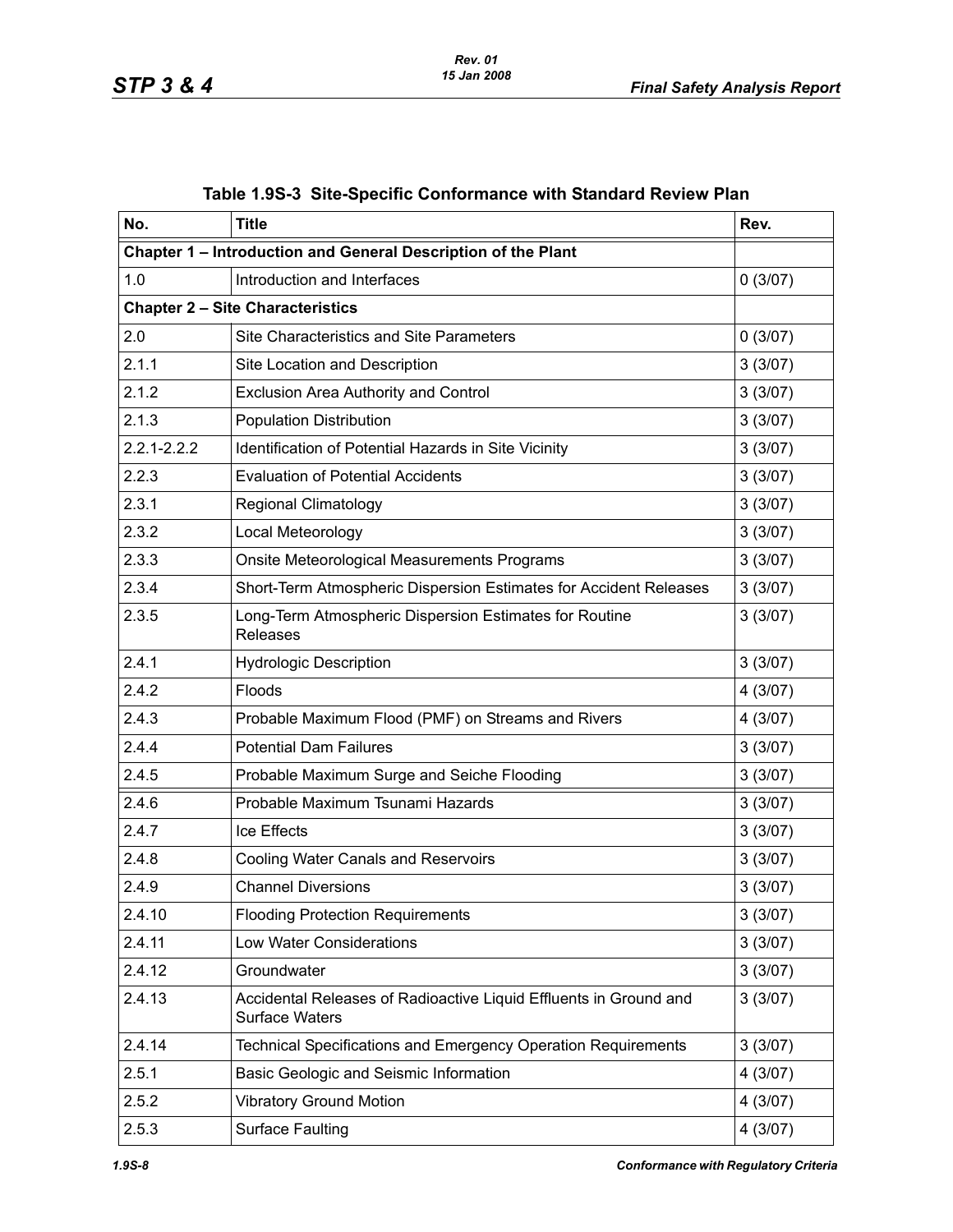| No.     | <b>Title</b>                                                         | Rev.     |
|---------|----------------------------------------------------------------------|----------|
| 2.5.4   | Stability of Subsurface Materials and Foundations                    | 3(3/07)  |
| 2.5.5   | <b>Stability of Slopes</b>                                           | 3(3/07)  |
|         | Chapter 3 - Design of Structures, Components, Equipment, and Systems |          |
| 3.2.1   | Seismic Classification                                               | 2(3/07)  |
| 3.2.2   | <b>System Quality Group Classification</b>                           | 2(3/07)  |
| 3.3.1   | Wind Loadings                                                        | 3 (3/070 |
| 3.3.2   | Tornado Loadings                                                     | 3(3/07)  |
| 3.4.2   | <b>Analysis Procedures</b>                                           | 3(3/07)  |
| 3.5.1.3 | <b>Turbine Missiles</b>                                              | 3(3/07)  |
| 3.5.1.4 | Missiles Generated by Tornadoes and Extreme Winds                    | 3(3/07)  |
| 3.5.3   | <b>Barrier Design Procedures</b>                                     | 3(3/07)  |
| 3.7.1   | Seismic Design Parameters                                            | 3(3/07)  |
| 3.7.2   | Seismic System Analysis                                              | 3(3/07)  |
| 3.8.4   | Other Seismic Category I Structures                                  | 2(3/07)  |
|         | Appendix B                                                           | 2(3/07)  |
|         | Appendix C                                                           | 2(3/07)  |
| 3.8.5   | Foundations                                                          | 2(3/07)  |
|         | <b>Chapter 8 - Electrical Power</b>                                  |          |
| 8.1     | Electric Power - Introduction                                        | 3(3/07)  |
| 8.2     | Offsite Power system                                                 | 4(3/07)  |
|         | Appendix A                                                           | 4(3/07)  |
|         | <b>Chapter 9 - Auxiliary Systems</b>                                 |          |
| 9.2.1   | <b>Station Service Water System</b>                                  | 5(3/07)  |
| 9.2.2   | <b>Reactor Auxiliary Cooling Water Systems</b>                       | 4(3/07)  |
| 9.2.4   | Potable and Sanitary Water Systems                                   | 3(3/07)  |
| 9.2.5   | <b>Ultimate Heat Sink</b>                                            | 3(3/07)  |
| 9.3.1   | <b>Compressed Air System</b>                                         | 2(3/07)  |
| 9.3.3   | Equipment and Floor Drainage System                                  | 3(3/07)  |
| 9.5.1   | Fire Protection Program                                              | 5(3/07)  |
|         | Appendix A                                                           | 5(3/07)  |
|         | Chapter 10 - Steam and Power Conversion System                       |          |
| 10.4.5  | <b>Circulating Water System</b>                                      | 3(3/07)  |

#### **Table 1.9S-3 Site-Specific Conformance with Standard Review Plan (Continued)**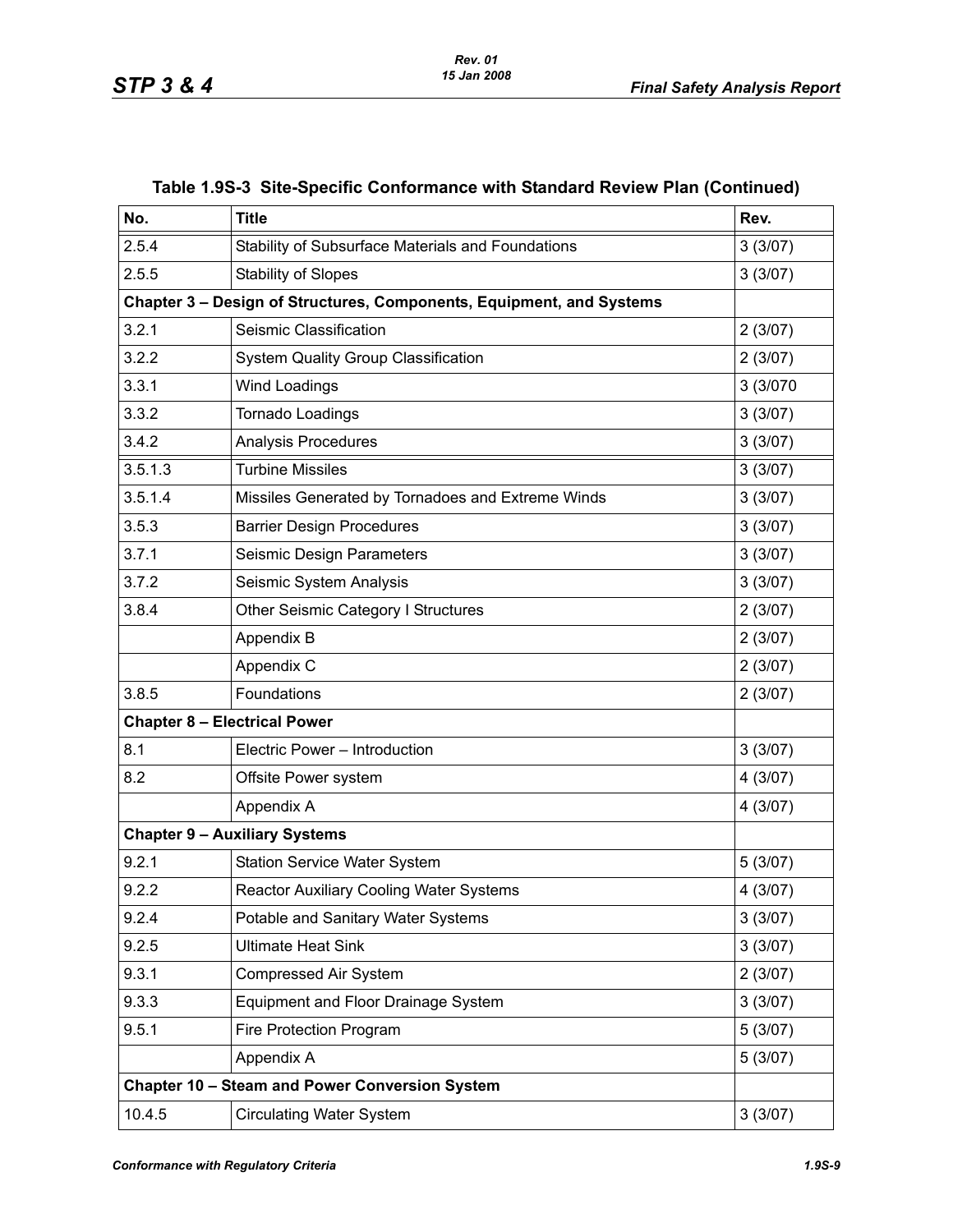| No.           | <b>Title</b>                                                                                                  | Rev.    |
|---------------|---------------------------------------------------------------------------------------------------------------|---------|
|               | <b>Chapter 11 - Radioactive Waste Management</b>                                                              |         |
| 11.5          | Process and Effluent Radiological Monitoring Instrumentation and<br><b>Sampling Systems</b>                   | 3(7/81) |
|               | BTP 11-6 Postulated Radioactive Releases due to Liquid-Containing<br><b>Tank Failures</b>                     | 3(3/07) |
|               | <b>Chapter 12 - Radiation Protection</b>                                                                      |         |
| 12.5          | <b>Operational Radiation Protection Program</b>                                                               | 3(3/07) |
|               | <b>Chapter 13 - Conduct of Operations</b>                                                                     |         |
| 13.1.1        | Management and Technical Support Organization                                                                 | 5(3/07) |
| 13.1.2-13.1.3 | <b>Operating Organization</b>                                                                                 | 6(3/07) |
| 13.2.1        | Reactor Operator Requalification Program; Reactor Operator Training                                           | 3(3/07) |
| 13.2.2        | Non-Licensed Plant Staff Training                                                                             | 3(3/07) |
| 13.3          | <b>Emergency Planning</b>                                                                                     | 3(3/07) |
| 13.4          | <b>Operational Programs</b>                                                                                   | 3(3/07) |
| 13.5.1        | <b>Administrative Procedures</b>                                                                              | 0(7/81) |
| 13.5.1.1      | Administrative Procedures - General                                                                           | 0(3/07) |
| 13.5.1.2      | Administrative Procedures - Initial Test Program                                                              | 0(6/96) |
| 13.5.2.1      | Operating and Emergency Operating Procedures                                                                  | 2(3/07) |
|               | Appendix A                                                                                                    | 2(3/07) |
| 13.5.2.2      | Maintenance and Other Operating Procedures                                                                    | 0(6/96) |
| 13.6          | <b>Physical Security</b>                                                                                      | 3(3/07) |
| 13.6.1        | Physical Security - Combined License Review Responsibilities                                                  | 0(3/07) |
|               | <b>Chapter 17 - Quality Assurance</b>                                                                         |         |
| 17.5          | Quality Assurance Program Description - Design Certification, Early Site<br>Permit and New License Applicants | 0(3/07) |

# **Table 1.9S-3 Site-Specific Conformance with Standard Review Plan (Continued)**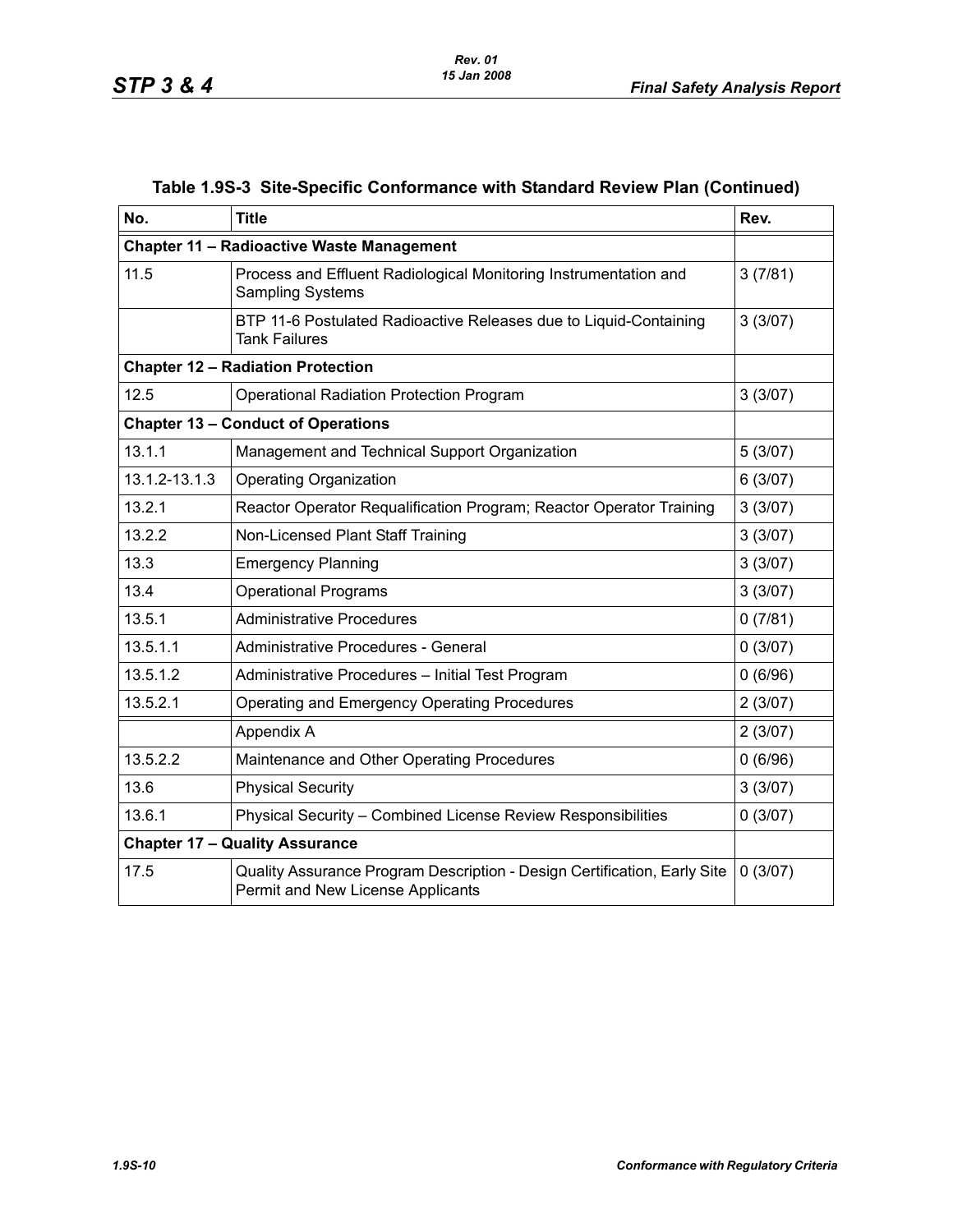| J                          |
|----------------------------|
| مطاله طالبا                |
| į                          |
| and Tier 2* Departures wif |
|                            |
|                            |
|                            |
|                            |
|                            |
|                            |
| Conformance of Tier        |
|                            |
| <b>1.9S4</b>               |
| $\frac{6}{10}$             |

|              | Table 1.9S-4   | Conformance of Tier 1 and Tier 2* Departures with the SRP                   |                   |                                          |
|--------------|----------------|-----------------------------------------------------------------------------|-------------------|------------------------------------------|
| Departure    |                |                                                                             | Applicable SRP    | Conformance with Applicable SRP/         |
| Number       | <b>Subject</b> | Affected COLA Sections                                                      | Sections          | Justification for Differences            |
| STD DEP      | SRV Setpoints  | Tier 1 Section 2.1                                                          | 5.2.2             | sections<br>Conforms with applicable SRP |
| $T12.1-1$    |                | Tier                                                                        | 16.0              |                                          |
|              |                | r 2 Section 5.2<br>r 2 Section 15.0<br>r 2 Section 15.1S<br>Tier            |                   |                                          |
|              |                | Tier                                                                        |                   |                                          |
|              |                | Section 16B.3.4.2<br>2 Section 16.3.4.2<br>$\mathbf{\Omega}$<br>Tier<br>ier |                   |                                          |
|              |                |                                                                             |                   |                                          |
| STD DEP      | Control System | Section 2.2<br>$\overline{ }$<br>Tier                                       | ب<br>ب            | Conforms with applicable SRP sections    |
| $T1 2.2 - 1$ | Changes        | Section 2.15<br>$\overline{\phantom{0}}$<br>Tier                            | App 7.0-A         |                                          |
|              |                | Section 7.2<br>$\boldsymbol{\sim}$<br>Tier                                  | $\overline{7.1}$  |                                          |
|              |                | $\overline{S}$<br>Section 7<br>$\mathbf{\Omega}$<br>Tier                    | 7.2               |                                          |
|              |                | Section 7<br>$\sim$<br>Tier                                                 | 7.3               |                                          |
|              |                | Section 10.1<br>$\sim$ $\sim$<br>Tier                                       | 7.7               |                                          |
|              |                | Section 16.3.3.1.<br>Tier                                                   |                   |                                          |
|              |                | Section 16B.3.3.1.1<br>$\mathbf{\Omega}$<br>Tier                            |                   |                                          |
| STD DEP      | Hi Rad MSIV    | 1 Section 2.3<br>ĭĕ                                                         | $\frac{0}{1}$     | Conforms with applicable SRP sections    |
| $T1 2.3-1$   | Closure        | Section 2.7<br>$\overline{ }$<br>Tier                                       | 3.4.1             |                                          |
|              |                | Section 1.2<br>$\mathbf{\Omega}$<br>Tier                                    | 5.2.5             |                                          |
|              |                | 2 Appendix 1A<br>Tier                                                       | $\overline{7.1}$  |                                          |
|              |                | Section 3.4<br>$\sim$<br>Τēη                                                | Table 7.          |                                          |
|              |                | Section 5.2<br>$\mathbf{\Omega}$<br>Tier                                    | App 7.1-A         |                                          |
|              |                | Section 7<br>$\sim$<br>Tier                                                 | 7.2               |                                          |
|              |                | Section 7<br>$\mathbf{\Omega}$<br>Tier                                      | 7.3               |                                          |
|              |                | Section 7<br>$\sim$<br>Tier                                                 | $\ddot{\omega}$   |                                          |
|              |                | rċ.<br>Section 7<br>$N$ $N$<br>Tier                                         | $1.5$<br>$1.3$    |                                          |
|              |                | Section 15.2<br>Tier                                                        |                   |                                          |
|              |                | Section 16.3.3.1.1<br>$\mathbf{\Omega}$<br>Tier                             | $15.2.1 - 15.2.5$ |                                          |
|              |                | Section 16.3.3.6.1<br>$\sim$<br>Tier                                        | 16.0              |                                          |
|              |                | Section 16B.3.3.1<br>Tier                                                   |                   |                                          |
|              |                | Section 16B.3.3.6.1<br>Tier                                                 |                   |                                          |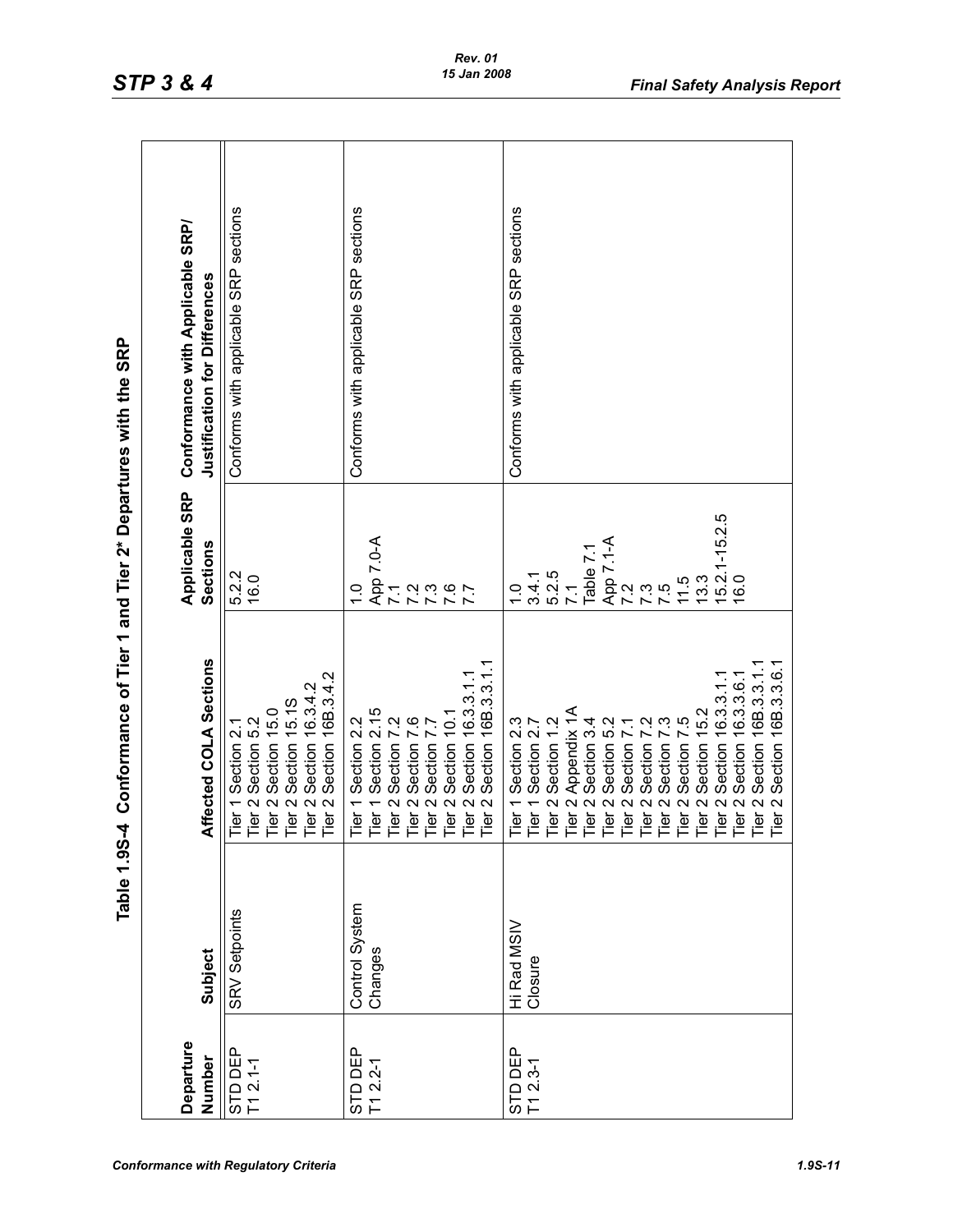| $\vdots$<br>Í                                                                                                                                                                                                                                                            |
|--------------------------------------------------------------------------------------------------------------------------------------------------------------------------------------------------------------------------------------------------------------------------|
| <br> <br>                                                                                                                                                                                                                                                                |
| ;<br>;                                                                                                                                                                                                                                                                   |
| ֧֖֖֖֖֧֧֚֚֚֚֚֚֚֚֚֚֝֟֟֓֬֝֓ <u>֓</u> ֖֧֧֧֧֧֧֧֚֚֚֓֓֝֓֬֝֓֬֝֓֬֝֓֝֬֝֓֬֝֬֝֬֝֬<br>I                                                                                                                                                                                               |
|                                                                                                                                                                                                                                                                          |
|                                                                                                                                                                                                                                                                          |
| ;<br>;                                                                                                                                                                                                                                                                   |
| $\frac{1}{2}$ is $\frac{1}{2}$ is $\frac{1}{2}$ is a set of $\frac{1}{2}$ is a set of $\frac{1}{2}$ is a set of $\frac{1}{2}$ is a set of $\frac{1}{2}$ is a set of $\frac{1}{2}$ is a set of $\frac{1}{2}$ is a set of $\frac{1}{2}$ is a set of $\frac{1}{2}$ is a set |
|                                                                                                                                                                                                                                                                          |
|                                                                                                                                                                                                                                                                          |
|                                                                                                                                                                                                                                                                          |
| <u>،</u><br>د<br>į                                                                                                                                                                                                                                                       |

|                     |                | Table 1.95-4 Conformance of Tier 1 and Tier 2* Departures with the SRP (Continued)                                                                                                                                        |          |                                                 |
|---------------------|----------------|---------------------------------------------------------------------------------------------------------------------------------------------------------------------------------------------------------------------------|----------|-------------------------------------------------|
|                     |                |                                                                                                                                                                                                                           |          | Applicable SRP Conformance with Applicable SRP/ |
| Departure<br>Number | Subject        | Affected COLA Sections                                                                                                                                                                                                    | Sections | Justification for Differences                   |
| STD DEP             | RHR Spent Fuel | Tier 1 Section 2.4                                                                                                                                                                                                        | 3.2.1    | Conforms with applicable SRP sections           |
| $T1 2.4 - 1$        | Pool Cooling   |                                                                                                                                                                                                                           | 3.2.2    |                                                 |
|                     |                |                                                                                                                                                                                                                           | 54       |                                                 |
|                     |                |                                                                                                                                                                                                                           | 5.4.7    |                                                 |
|                     |                |                                                                                                                                                                                                                           | ი<br>6   |                                                 |
|                     |                |                                                                                                                                                                                                                           | <u>၀</u> |                                                 |
|                     |                |                                                                                                                                                                                                                           |          |                                                 |
|                     |                |                                                                                                                                                                                                                           |          |                                                 |
|                     |                |                                                                                                                                                                                                                           | 0.11     |                                                 |
|                     |                |                                                                                                                                                                                                                           | 9.1.2    |                                                 |
|                     |                |                                                                                                                                                                                                                           | 0.13     |                                                 |
|                     |                |                                                                                                                                                                                                                           | 9.14     |                                                 |
|                     |                | Tier 1 Section 2.6<br>Tier 2 Appendix 1AA<br>Tier 2 Section 3.1<br>Tier 2 Section 3.1<br>Tier 2 Section 5.4<br>Tier 2 Section 6.3<br>Tier 2 Section 6.3<br>Tier 2 Section 7.4<br>Tier 2 Section 9.1<br>Tier 2 Section 9.1 | 9.1.5    |                                                 |
|                     |                | Tier 2 Appendix 19Q                                                                                                                                                                                                       | 13.4     |                                                 |
|                     |                |                                                                                                                                                                                                                           | 19.1     |                                                 |
|                     |                |                                                                                                                                                                                                                           | ი<br>თ   |                                                 |
|                     |                |                                                                                                                                                                                                                           |          |                                                 |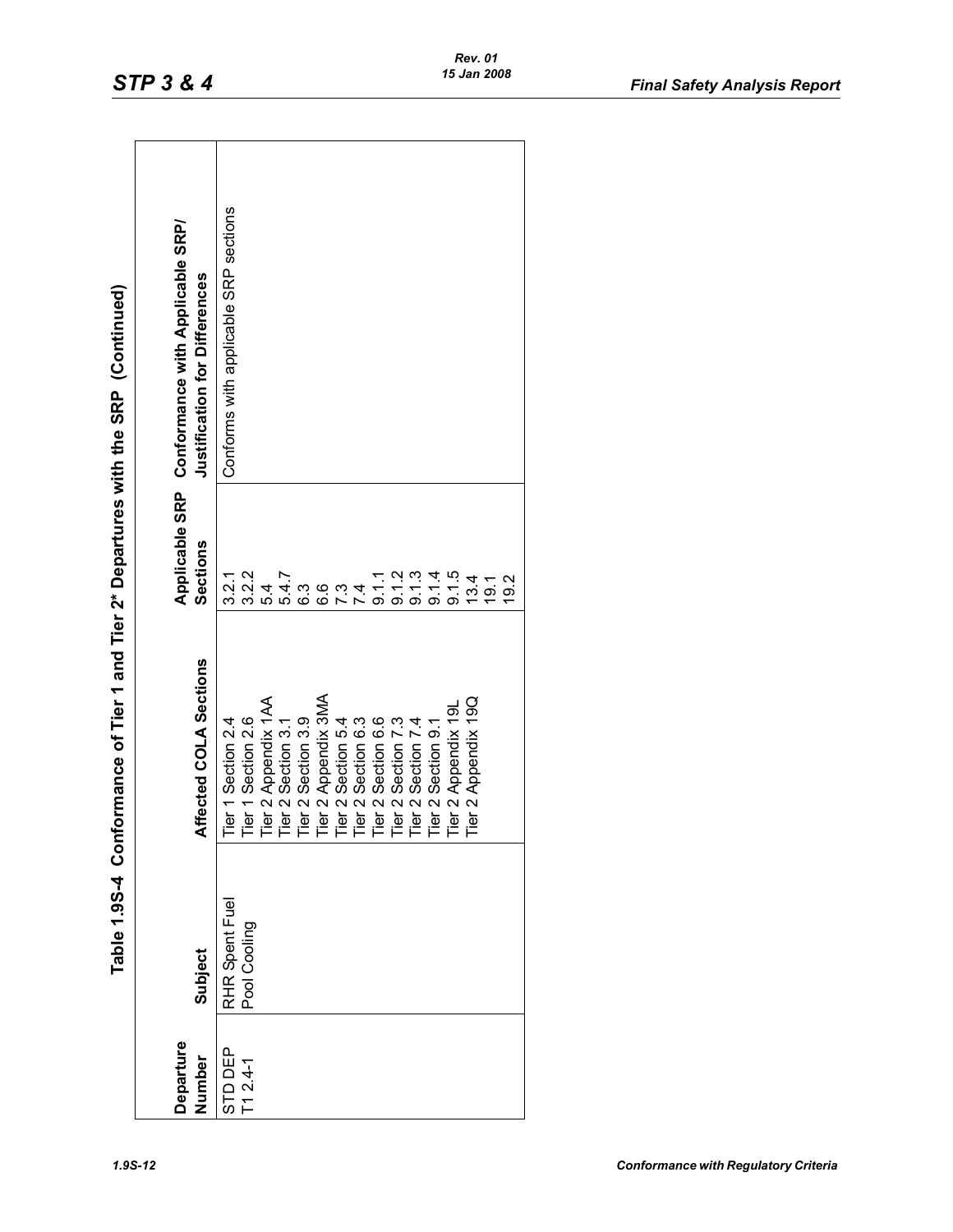| $\ddot{\phantom{0}}$                           |
|------------------------------------------------|
| C<br>C<br>C<br>$\frac{1}{2}$                   |
|                                                |
| $\ddot{\phantom{a}}$                           |
| ;<br>>>>>>                                     |
| ֧֦֧֢ׅ֧֦֧֦֧֦֧֧֧֧֧֧֧֧֧֚֚֚֚֚֚֚֚֚֚֚֚֚֚֚֚֚֚֬֝֬֝֓֜֜֜ |
| ŕ                                              |
| r 1 and lier                                   |
|                                                |
| nformance of Tier<br>$\frac{1}{2}$             |
|                                                |
| .<br>.<br>.<br>i                               |
| $\frac{1}{10}$                                 |

| Departure<br>Number | Subject                     | Affected COLA Sections                                                                                                                                                                                                                             | Applicable SRP<br>Sections | Conformance with Applicable SRP/<br>Justification for Differences |
|---------------------|-----------------------------|----------------------------------------------------------------------------------------------------------------------------------------------------------------------------------------------------------------------------------------------------|----------------------------|-------------------------------------------------------------------|
| STD DEP             |                             |                                                                                                                                                                                                                                                    | 3.2.2                      | Conforms with applicable SRP sections                             |
| $T12.4-2$           | FW Line Break<br>Mitigation | Tier 1 Section 2.4<br>Tier 2 Section 5.2<br>Tier 2 Section 6.2<br>Tier 2 Section 7.3<br>Tier 2 Section 8.1<br>Tier 2 Section 8.3<br>Tier 2 Section 10.2<br>Tier 2 Section 16.3.3.1.1<br>Tier 2 Section 16.3.3.1.4<br>Tier 2 Section 16.3.3.1.4<br> | 3.6.2                      |                                                                   |
|                     |                             |                                                                                                                                                                                                                                                    | 3.6.3                      |                                                                   |
|                     |                             |                                                                                                                                                                                                                                                    | 3.8.3                      |                                                                   |
|                     |                             |                                                                                                                                                                                                                                                    | 3.11                       |                                                                   |
|                     |                             |                                                                                                                                                                                                                                                    | 5.2.2                      |                                                                   |
|                     |                             |                                                                                                                                                                                                                                                    | 5.2.3                      |                                                                   |
|                     |                             |                                                                                                                                                                                                                                                    | 5.2.4                      |                                                                   |
|                     |                             |                                                                                                                                                                                                                                                    | 5.25                       |                                                                   |
|                     |                             |                                                                                                                                                                                                                                                    | 6.2.1.1C                   |                                                                   |
|                     |                             |                                                                                                                                                                                                                                                    | 6.2.1.2                    |                                                                   |
|                     |                             |                                                                                                                                                                                                                                                    | 6.2.1.3                    |                                                                   |
|                     |                             |                                                                                                                                                                                                                                                    | 6.2.1.4                    |                                                                   |
|                     |                             |                                                                                                                                                                                                                                                    | 6.2.2                      |                                                                   |
|                     |                             |                                                                                                                                                                                                                                                    | 6.2.3                      |                                                                   |
|                     |                             |                                                                                                                                                                                                                                                    | 6.2.4                      |                                                                   |
|                     |                             |                                                                                                                                                                                                                                                    | 6.5.2                      |                                                                   |
|                     |                             |                                                                                                                                                                                                                                                    | 6.6                        |                                                                   |
|                     |                             |                                                                                                                                                                                                                                                    | 9.2.2                      |                                                                   |
|                     |                             |                                                                                                                                                                                                                                                    | 9.2.3                      |                                                                   |
|                     |                             |                                                                                                                                                                                                                                                    | 10.2                       |                                                                   |
|                     |                             |                                                                                                                                                                                                                                                    | $\overline{6}$ .0          |                                                                   |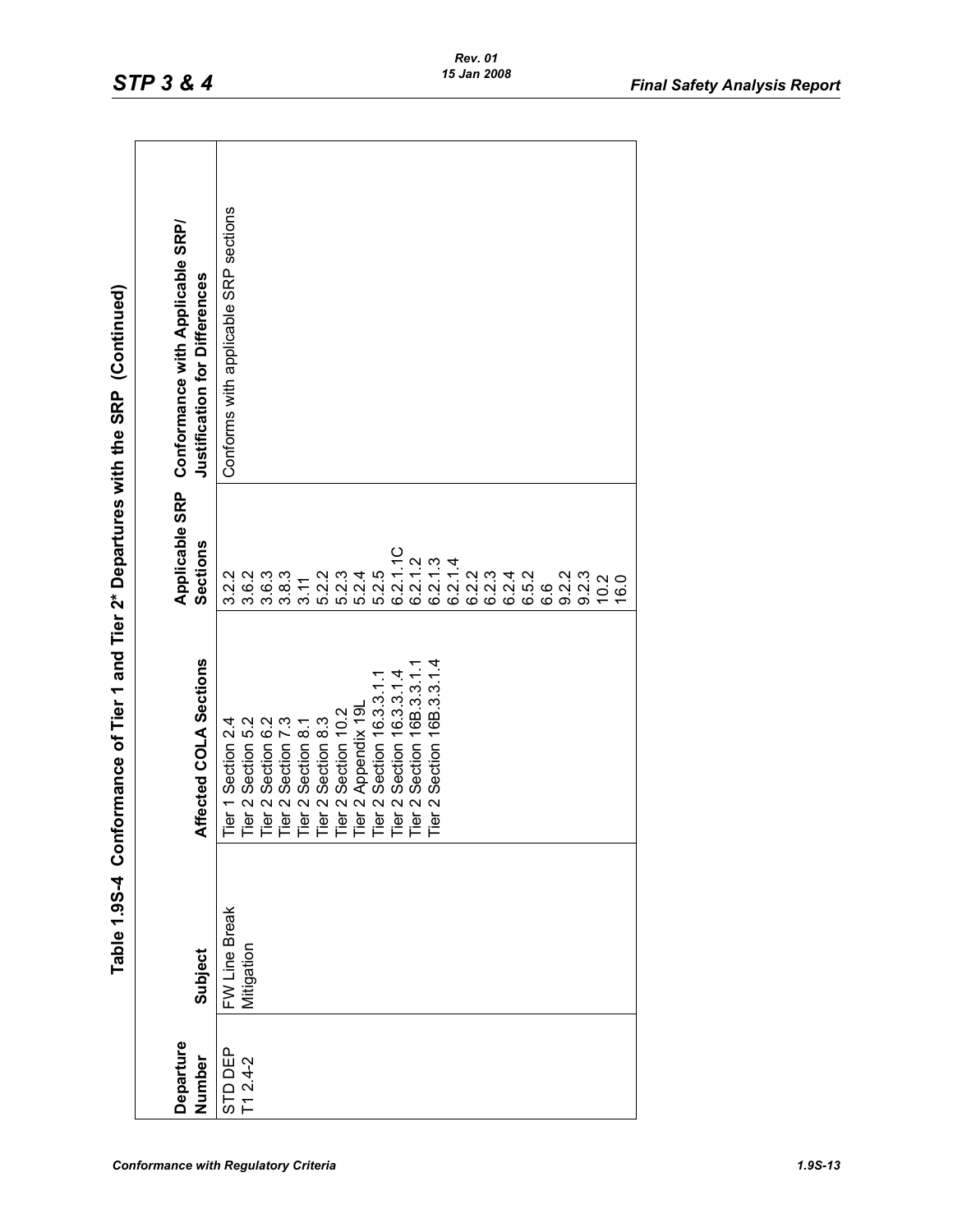| י<br>י (⊂                              |
|----------------------------------------|
| SRP<br>$\frac{1}{2}$                   |
|                                        |
| ミミッシュ<br>)<br>)<br>)<br>)<br>こうこうさく おく |
| ı                                      |
|                                        |
|                                        |
| of Tier 1 and Tier                     |
| nformance of Tier                      |
| <br> <br> <br> <br>7 ac 7              |
| e í                                    |

|                          |                                     | Table 1.95-4 Conformance of Tier 2* Departures with the SRP (Continued)                                                                                                                                                                            |                                                                                                                                                                          |                                                                   |
|--------------------------|-------------------------------------|----------------------------------------------------------------------------------------------------------------------------------------------------------------------------------------------------------------------------------------------------|--------------------------------------------------------------------------------------------------------------------------------------------------------------------------|-------------------------------------------------------------------|
| Departure<br>Number      | Subject                             | Affected COLA Sections                                                                                                                                                                                                                             | Applicable SRP<br>Sections                                                                                                                                               | Conformance with Applicable SRP/<br>Justification for Differences |
| STD DEP<br>T1 2.4-3      | RCIC Pump                           | Tier 1 Section 2.4<br>Tier 2 Appendix 1A<br>Tier 2 Section 3.2<br>Tier 2 Section 3.9<br>Tier 2 Appendix 3B<br>Tier 2 Appendix 3B<br>Tier 2 Section 6.2<br>Tier 2 Section 14.2<br>Tier 2 Section 16.3.3.1.1<br>Tier 2 Section 168.3.3.1.1<br>Tier 2 | $\frac{3}{2}$<br>6.2.1.5<br>$\overline{a}$<br>6.2.1.4<br>5.4.6<br>3.2.2<br>6.2.4<br>6.2.2<br>5.4.7<br>6.2.1<br>6.2.1<br>0.91<br>9.2<br>14.2<br>19.1<br>16.1<br>73<br>5.4 | Conforms with applicable SRP sections                             |
| STD DEP<br>$T1 2.12 - 1$ | <b>Breaker/Fuse</b><br>Coordination | Tier 1 Section 2.12                                                                                                                                                                                                                                | 14.3.6<br>14.3                                                                                                                                                           | Conforms with applicable SRP sections                             |
| $T1 2.12 - 2$<br>STD DEP | <b>I&amp;C</b> Power<br>Division    | Tier 1 Section 2.12<br>Tier 2 Section 8.1<br>Tier 2 Section 8.3                                                                                                                                                                                    | App 7.1-C                                                                                                                                                                | Conforms with applicable SRP section                              |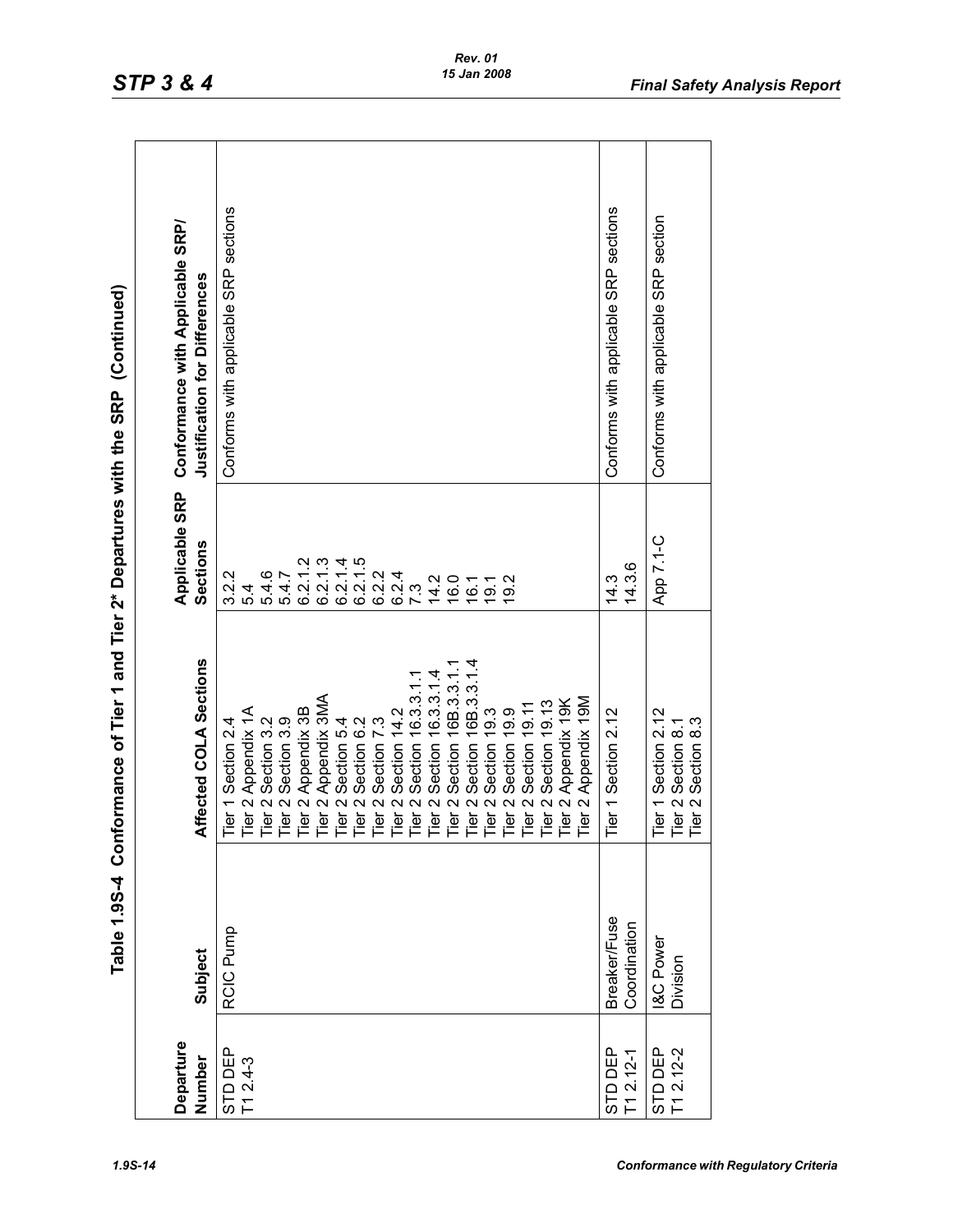| $rac{c}{c}$<br>;<br>)<br>;                          |
|-----------------------------------------------------|
| ${1\over 2}$                                        |
| <b>TAMANING</b>                                     |
| $\frac{1}{2}$                                       |
| $\frac{1}{1}$ or $\frac{1}{1}$                      |
| $\frac{1}{2}$<br> <br> <br> <br> <br> <br> <br><br> |
|                                                     |
| $\vdots$<br><b>2019</b><br>Š                        |

| 3.2.2<br>ဖ<br>6.2.2<br>6.5.3<br>6.5.3<br>5.5<br>5.4.7<br>0.g<br><u>ات</u><br>5.4<br>j.<br>5.4<br>$\dot{\omega}$<br>4.<br>ِٯ<br>$\overline{7.1}$<br>$\circ$<br>Tier 1 Section 2.2<br>Tier 1 Section 2.3<br>Tier 1 Section 2.1<br>Tier 1 Section 2.1<br>Tier 1 Section 2.1<br>Tier 1 Section 1.2<br>Tier 1 Section 1.2<br>Tier 2 Section 3.2<br>Tier 2 Appendix 3M<br>Tier 2 Appendix 3MA<br>Tier 2 Section 5.2<br>T<br>Recombiner<br>Elimination<br>Hydrogen<br>STD DEP<br>T1 2.14-1 | Departure |         |                        | Applicable SRP | Conformance with Applicable SRP/      |
|-------------------------------------------------------------------------------------------------------------------------------------------------------------------------------------------------------------------------------------------------------------------------------------------------------------------------------------------------------------------------------------------------------------------------------------------------------------------------------------|-----------|---------|------------------------|----------------|---------------------------------------|
|                                                                                                                                                                                                                                                                                                                                                                                                                                                                                     | Number    | Subject | Affected COLA Sections | Sections       | Justification for Differences         |
|                                                                                                                                                                                                                                                                                                                                                                                                                                                                                     |           |         |                        |                | Conforms with applicable SRP sections |
|                                                                                                                                                                                                                                                                                                                                                                                                                                                                                     |           |         |                        |                |                                       |
|                                                                                                                                                                                                                                                                                                                                                                                                                                                                                     |           |         |                        |                |                                       |
|                                                                                                                                                                                                                                                                                                                                                                                                                                                                                     |           |         |                        |                |                                       |
|                                                                                                                                                                                                                                                                                                                                                                                                                                                                                     |           |         |                        |                |                                       |
|                                                                                                                                                                                                                                                                                                                                                                                                                                                                                     |           |         |                        |                |                                       |
|                                                                                                                                                                                                                                                                                                                                                                                                                                                                                     |           |         |                        |                |                                       |
|                                                                                                                                                                                                                                                                                                                                                                                                                                                                                     |           |         |                        |                |                                       |
|                                                                                                                                                                                                                                                                                                                                                                                                                                                                                     |           |         |                        |                |                                       |
|                                                                                                                                                                                                                                                                                                                                                                                                                                                                                     |           |         |                        |                |                                       |
|                                                                                                                                                                                                                                                                                                                                                                                                                                                                                     |           |         |                        |                |                                       |
|                                                                                                                                                                                                                                                                                                                                                                                                                                                                                     |           |         |                        |                |                                       |
|                                                                                                                                                                                                                                                                                                                                                                                                                                                                                     |           |         |                        |                |                                       |
|                                                                                                                                                                                                                                                                                                                                                                                                                                                                                     |           |         |                        |                |                                       |
|                                                                                                                                                                                                                                                                                                                                                                                                                                                                                     |           |         |                        |                |                                       |
|                                                                                                                                                                                                                                                                                                                                                                                                                                                                                     |           |         |                        |                |                                       |
|                                                                                                                                                                                                                                                                                                                                                                                                                                                                                     |           |         |                        |                |                                       |
|                                                                                                                                                                                                                                                                                                                                                                                                                                                                                     |           |         |                        |                |                                       |
|                                                                                                                                                                                                                                                                                                                                                                                                                                                                                     |           |         |                        |                |                                       |
|                                                                                                                                                                                                                                                                                                                                                                                                                                                                                     |           |         |                        |                |                                       |
|                                                                                                                                                                                                                                                                                                                                                                                                                                                                                     |           |         |                        |                |                                       |
|                                                                                                                                                                                                                                                                                                                                                                                                                                                                                     |           |         |                        |                |                                       |
|                                                                                                                                                                                                                                                                                                                                                                                                                                                                                     |           |         |                        |                |                                       |
|                                                                                                                                                                                                                                                                                                                                                                                                                                                                                     |           |         |                        |                |                                       |
|                                                                                                                                                                                                                                                                                                                                                                                                                                                                                     |           |         |                        |                |                                       |
|                                                                                                                                                                                                                                                                                                                                                                                                                                                                                     |           |         |                        |                |                                       |
|                                                                                                                                                                                                                                                                                                                                                                                                                                                                                     |           |         |                        |                |                                       |
|                                                                                                                                                                                                                                                                                                                                                                                                                                                                                     |           |         |                        |                |                                       |
|                                                                                                                                                                                                                                                                                                                                                                                                                                                                                     |           |         |                        |                |                                       |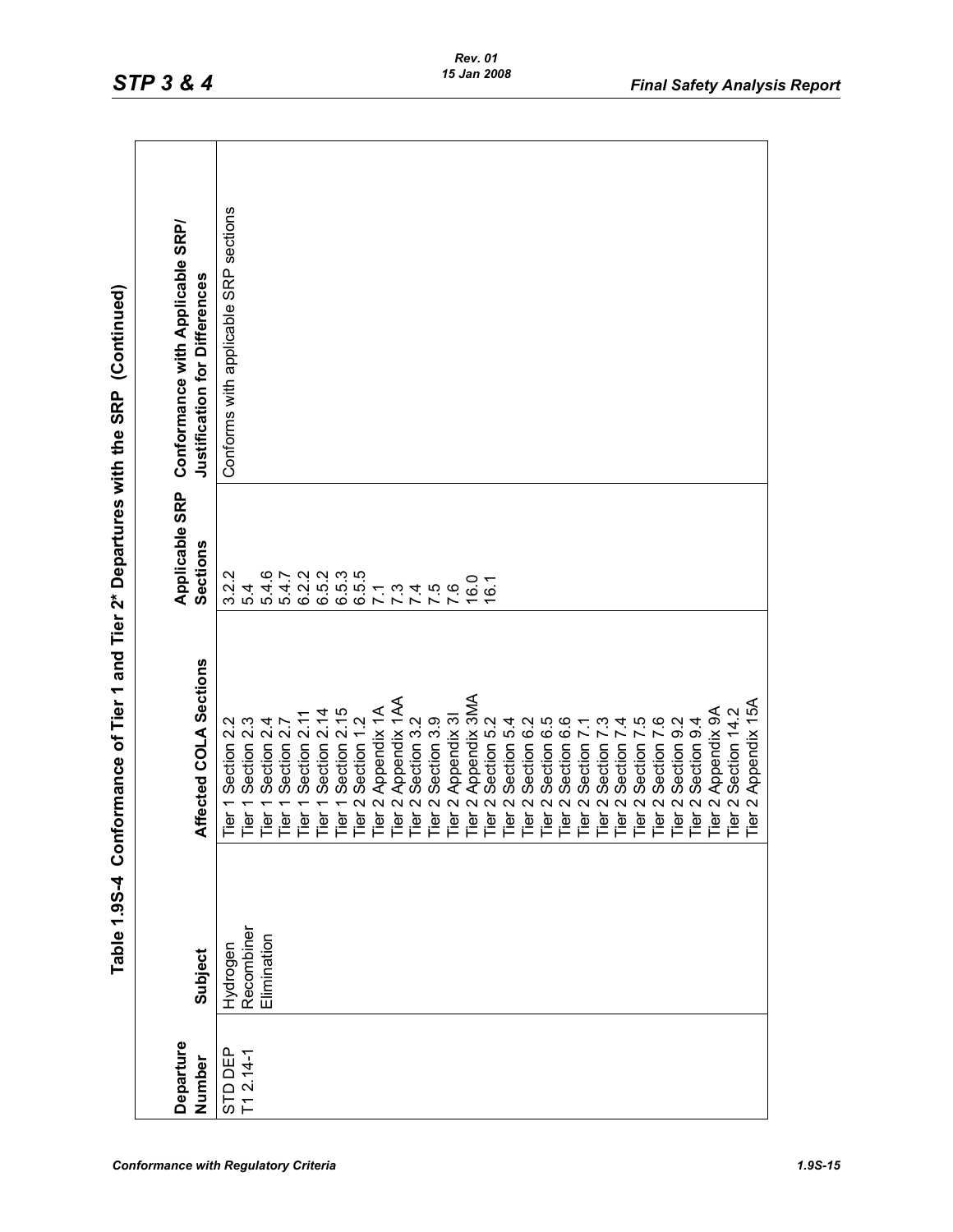| ļ                              |
|--------------------------------|
| C<br>C<br>C<br>;               |
|                                |
| $\ddot{\phantom{a}}$           |
| יט<br>22 בטונט                 |
|                                |
| $\frac{1}{2}$                  |
|                                |
| ce of Tier 1 and Tier ?"       |
|                                |
| <b>Continue company</b>        |
| =<br>D<br>D<br>D<br>D          |
| $\frac{1}{2}$<br>$\frac{1}{2}$ |
| $\frac{1}{2}$<br>≗ี            |

|                                     |                                                   | Table 1.994 Conformance of Tier 1 and Tier 2* Departures with the SRP (Continued)                                                                                                                                                                                                                                                                                                                                                |                                                                                                                                                              |                                       |
|-------------------------------------|---------------------------------------------------|----------------------------------------------------------------------------------------------------------------------------------------------------------------------------------------------------------------------------------------------------------------------------------------------------------------------------------------------------------------------------------------------------------------------------------|--------------------------------------------------------------------------------------------------------------------------------------------------------------|---------------------------------------|
| Departure                           |                                                   |                                                                                                                                                                                                                                                                                                                                                                                                                                  | Applicable SRP                                                                                                                                               | Conformance with Applicable SRP/      |
| Number                              | Subject                                           | Affected COLA Sections                                                                                                                                                                                                                                                                                                                                                                                                           | Sections                                                                                                                                                     | Justification for Differences         |
| (continued)<br>STD DEP<br>T1 2.14-1 | Elimination (continued)<br>Recombiner<br>Hydrogen | Tier 2 Section 16B.3.6.3.2<br>Section 16B.3.3.6.2<br>Tier 2 Section 16B.3.6.3.1<br>Section 16B.3.3.6.1<br>16.3.6.3.2<br>Tier 2 Section 16.3.3.6.1<br>Tier 2 Section 16.3.3.6.2<br>16.3.6.3.1<br>Section 16.5.0<br>Tier 2 Appendix 18B<br>Tier 2 Appendix 18H<br>Tier 2 Appendix 18A<br>Tier 2 Appendix 18F<br>Tier 2 Appendix 19A<br>Section 1<br>Tier 2 Section 1<br>Tier <sub>2</sub><br>Tier 2<br>Tier <sub>2</sub><br>Tier 2 |                                                                                                                                                              |                                       |
| STD DEP<br>$T1 3.4 - 1$             | <b>I&amp;C Architecture</b><br>Safety-Related     | Tier 2 Appendix 7A<br>Tier 2 Appendix 7C<br>Section 10.4<br>Section 10.1<br>Section 7.6<br>Tier 1 Section 2.2<br>Tier 1 Section 3.4<br>Tier 1 Section 2.7<br>Tier 2 Section 7.7<br>က<br>Tier 2 Section 6<br>Section 7<br>Tier 2 Section<br>Section<br>Tier 2 Section<br>Section<br>Section<br>Tier 2<br>Tier <sub>2</sub><br>Tier <sub>2</sub><br>Tier 2<br>Tier 2<br>Tier <sub>2</sub><br>$\sim$<br>Tier <sup>-</sup>           | App 7.0-A<br>4<br>$12.3 - 12.$<br>10.4.5<br>10.4.7<br>3.2.2<br>6.2.4<br>3.2.1<br>10.3<br>11.5<br>7 7 7 2<br>7 7 7 7<br><b>4 4 7 7<br/>4 6 7 9</b><br>4 6 7 9 | Conforms with applicable SRP sections |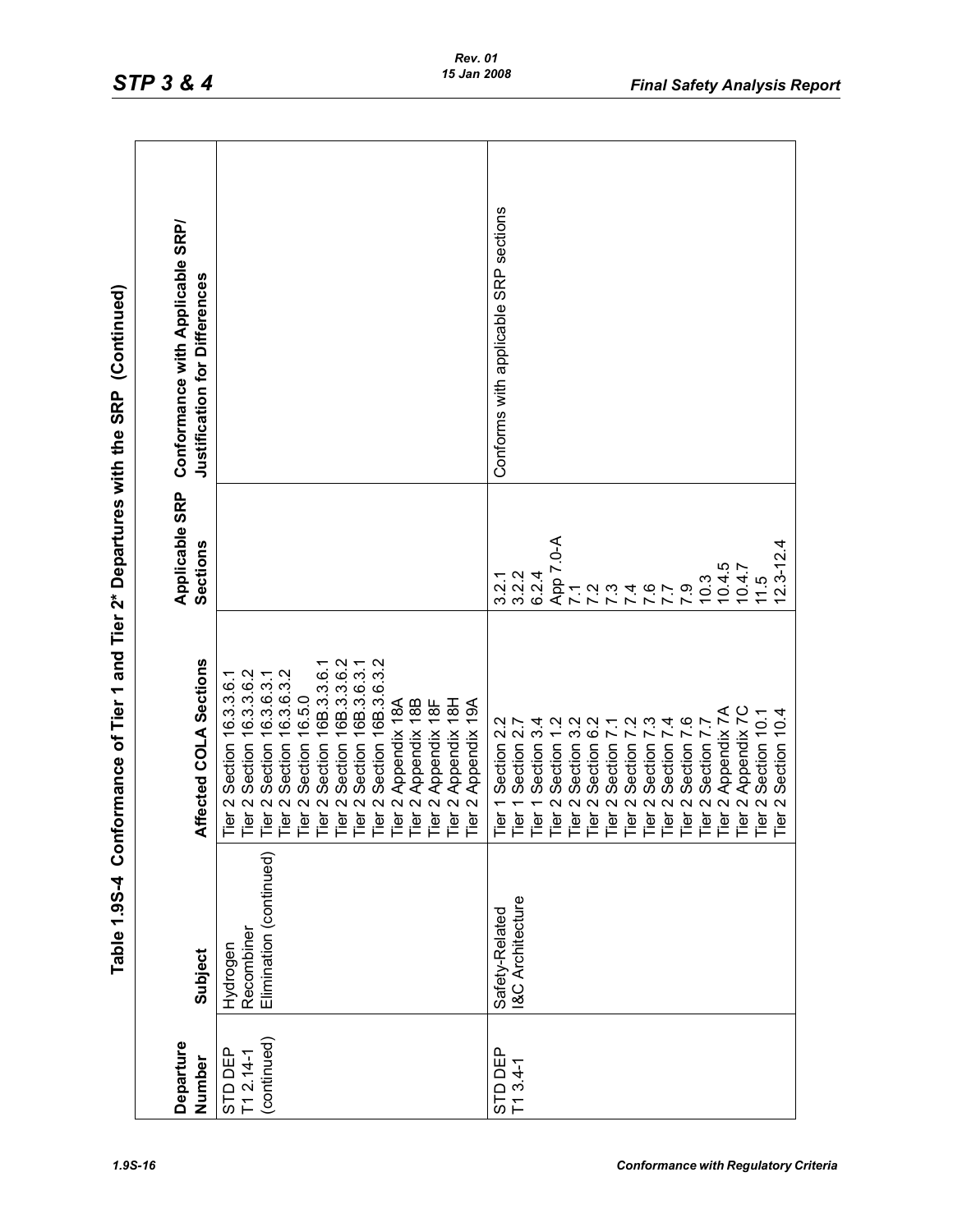| $\frac{1}{2}$<br>$\vdots$                                                                                                                                                                                                                      |
|------------------------------------------------------------------------------------------------------------------------------------------------------------------------------------------------------------------------------------------------|
| ֚֚֬                                                                                                                                                                                                                                            |
| ソン・シー・トー<br>in a state of the contract of the contract of the contract of the contract of the contract of the contract of the contract of the contract of the contract of the contract of the contract of the contract of the contract of<br>ì |
|                                                                                                                                                                                                                                                |
| and lie                                                                                                                                                                                                                                        |
| ر Tier `                                                                                                                                                                                                                                       |
| $\ddot{ }$<br>$\vdots$                                                                                                                                                                                                                         |
| N 0 1 0 2 1<br>$\frac{1}{2}$<br>ט<br>2                                                                                                                                                                                                         |

| Departure   |                             |                                                                                                                                                                                                                                                    | Applicable SRP   | Conformance with Applicable SRP/     |
|-------------|-----------------------------|----------------------------------------------------------------------------------------------------------------------------------------------------------------------------------------------------------------------------------------------------|------------------|--------------------------------------|
| Number      | Subject                     | Affected COLA Sections                                                                                                                                                                                                                             | Sections         | <b>Justification for Differences</b> |
| STD DEP     | Safety-Related              |                                                                                                                                                                                                                                                    |                  |                                      |
| $T13.4-1$   | <b>I&amp;C Architecture</b> |                                                                                                                                                                                                                                                    | 116680<br>116660 |                                      |
| (Continued) | (continued)                 |                                                                                                                                                                                                                                                    |                  |                                      |
|             |                             |                                                                                                                                                                                                                                                    |                  |                                      |
|             |                             |                                                                                                                                                                                                                                                    |                  |                                      |
|             |                             |                                                                                                                                                                                                                                                    |                  |                                      |
|             |                             |                                                                                                                                                                                                                                                    |                  |                                      |
|             |                             |                                                                                                                                                                                                                                                    |                  |                                      |
|             |                             |                                                                                                                                                                                                                                                    |                  |                                      |
|             |                             | Section 16.3.3.1                                                                                                                                                                                                                                   |                  |                                      |
|             |                             | Section 16.3.3.3.1                                                                                                                                                                                                                                 |                  |                                      |
|             |                             | Section 16B.3.3.1                                                                                                                                                                                                                                  |                  |                                      |
|             |                             | 16B.3.3.1.4                                                                                                                                                                                                                                        |                  |                                      |
|             |                             | 16B.3.3.3.                                                                                                                                                                                                                                         |                  |                                      |
|             |                             |                                                                                                                                                                                                                                                    |                  |                                      |
|             |                             | 16B.3.3.4.1<br>16B.3.3.5.1                                                                                                                                                                                                                         |                  |                                      |
|             |                             | 16B.3.3.6.1                                                                                                                                                                                                                                        |                  |                                      |
|             |                             | Section 16B.3.3.6.2                                                                                                                                                                                                                                |                  |                                      |
|             |                             | Section 16B.3.8.4                                                                                                                                                                                                                                  |                  |                                      |
|             |                             |                                                                                                                                                                                                                                                    |                  |                                      |
|             |                             |                                                                                                                                                                                                                                                    |                  |                                      |
|             |                             |                                                                                                                                                                                                                                                    |                  |                                      |
|             |                             |                                                                                                                                                                                                                                                    |                  |                                      |
|             |                             |                                                                                                                                                                                                                                                    |                  |                                      |
|             |                             |                                                                                                                                                                                                                                                    |                  |                                      |
|             |                             |                                                                                                                                                                                                                                                    |                  |                                      |
|             |                             |                                                                                                                                                                                                                                                    |                  |                                      |
|             |                             |                                                                                                                                                                                                                                                    |                  |                                      |
|             |                             |                                                                                                                                                                                                                                                    |                  |                                      |
|             |                             | Tier 2 Section 11.5<br>Tier 2 Section 15.<br>Tier 2 Section 15.13<br>Tier 2 Section 15.13<br>Tier 2 Section 16.13<br>The 2 Section 16.10<br>The 2 Appendix 15E<br>The 2 Section 16.5.0<br>The 2 Section 16.3.3.1<br>The 2 Section 16.3.3.3<br>3.3. |                  |                                      |
|             |                             |                                                                                                                                                                                                                                                    |                  |                                      |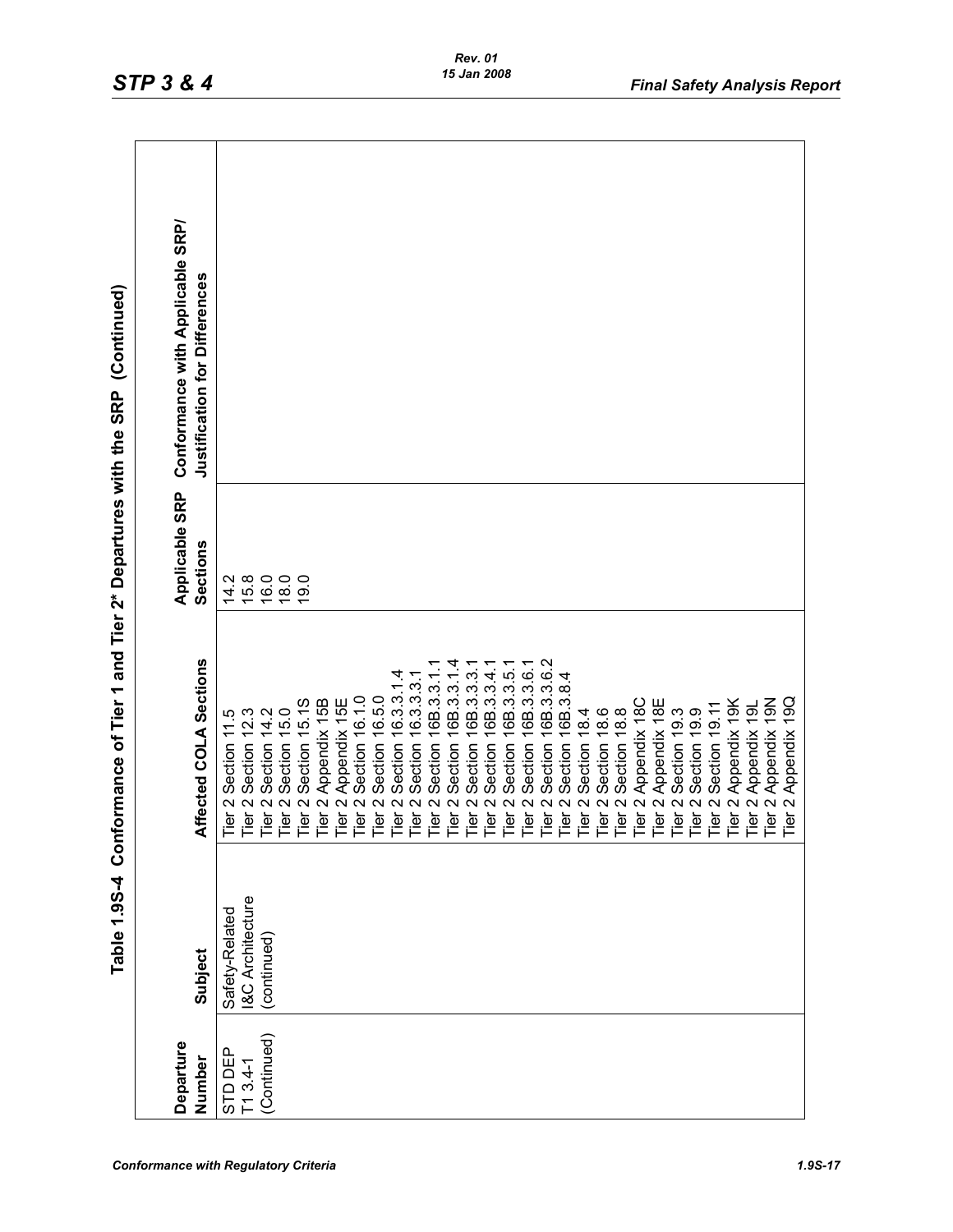| c<br>C<br>C<br>;<br>;<br>;                                                |
|---------------------------------------------------------------------------|
|                                                                           |
| $\begin{array}{c}\n\bullet \\ \bullet \\ \bullet \\ \bullet\n\end{array}$ |
| J DI DIR                                                                  |
|                                                                           |
| i⊂<br>i⊂t                                                                 |
|                                                                           |
| ا و<br>اه                                                                 |
|                                                                           |

| Departure<br>Number | Subject              | Affected COLA Sections                                                                                                                                                                                                                            | Applicable SRP<br><b>Sections</b>                                        | Conformance with Applicable SRP/<br>Justification for Differences      |
|---------------------|----------------------|---------------------------------------------------------------------------------------------------------------------------------------------------------------------------------------------------------------------------------------------------|--------------------------------------------------------------------------|------------------------------------------------------------------------|
| STP DEP             | Site Parameters      | Tier 1 Section 5.0<br>Tier 2 Section 3.1<br>Tier 2 Section 3.1<br>Tier 2 Section 3.4<br>Tier 2 Appendix 3H<br>Tier 2 Section 19.3<br>Tier 2 Section 19.9<br>Tier 2 Section 19.11<br>Tier 2 Appendix 190<br>Tier 2 Appendix 190<br>Tier 2 Appendix |                                                                          | Conforms with applicable SRP sections<br>Conforms with FSER 19.1.3.3.4 |
| $T1 5.0 - 1$        |                      |                                                                                                                                                                                                                                                   | 2.2<br>יי<br>סטאל ליוואל ליוואל<br>סטאל ליוואל ליוואל<br>האליוואל ליוואל |                                                                        |
|                     |                      |                                                                                                                                                                                                                                                   |                                                                          |                                                                        |
|                     |                      |                                                                                                                                                                                                                                                   |                                                                          |                                                                        |
|                     |                      |                                                                                                                                                                                                                                                   |                                                                          |                                                                        |
|                     |                      |                                                                                                                                                                                                                                                   |                                                                          |                                                                        |
|                     |                      |                                                                                                                                                                                                                                                   |                                                                          |                                                                        |
|                     |                      |                                                                                                                                                                                                                                                   |                                                                          |                                                                        |
|                     |                      |                                                                                                                                                                                                                                                   |                                                                          |                                                                        |
|                     |                      |                                                                                                                                                                                                                                                   |                                                                          |                                                                        |
|                     |                      |                                                                                                                                                                                                                                                   |                                                                          |                                                                        |
|                     |                      |                                                                                                                                                                                                                                                   |                                                                          |                                                                        |
|                     |                      |                                                                                                                                                                                                                                                   |                                                                          |                                                                        |
|                     |                      |                                                                                                                                                                                                                                                   | 9.4.1                                                                    |                                                                        |
|                     |                      |                                                                                                                                                                                                                                                   | 9.4.2                                                                    |                                                                        |
|                     |                      |                                                                                                                                                                                                                                                   | 9.4.3                                                                    |                                                                        |
|                     |                      |                                                                                                                                                                                                                                                   | $9.4.5$<br>$9.4.5$                                                       |                                                                        |
|                     |                      |                                                                                                                                                                                                                                                   |                                                                          |                                                                        |
| STD DEP             | Standards,<br>Codes, |                                                                                                                                                                                                                                                   | $\frac{8}{1}$                                                            | sections<br><b>SRP</b><br>Conforms with applicable                     |
| $1.8 - 1$           | and RGs              | Tier 2 Section 1.8<br>Tier 2 Section 5.2<br>Tier 2 Appendix 7A                                                                                                                                                                                    | $3.\overline{2}.2$<br>$3.\overline{2}.2$                                 |                                                                        |
|                     |                      |                                                                                                                                                                                                                                                   |                                                                          |                                                                        |
|                     |                      |                                                                                                                                                                                                                                                   |                                                                          |                                                                        |
|                     |                      |                                                                                                                                                                                                                                                   |                                                                          |                                                                        |
|                     |                      |                                                                                                                                                                                                                                                   |                                                                          |                                                                        |
|                     |                      |                                                                                                                                                                                                                                                   |                                                                          |                                                                        |
|                     |                      |                                                                                                                                                                                                                                                   |                                                                          |                                                                        |
|                     |                      |                                                                                                                                                                                                                                                   | t cod cod cod cod cod<br>cod cod cod cod cod cod<br>cod cod cod cod cod  |                                                                        |
|                     |                      |                                                                                                                                                                                                                                                   |                                                                          |                                                                        |
|                     |                      |                                                                                                                                                                                                                                                   |                                                                          |                                                                        |
|                     |                      |                                                                                                                                                                                                                                                   |                                                                          |                                                                        |
|                     |                      |                                                                                                                                                                                                                                                   |                                                                          |                                                                        |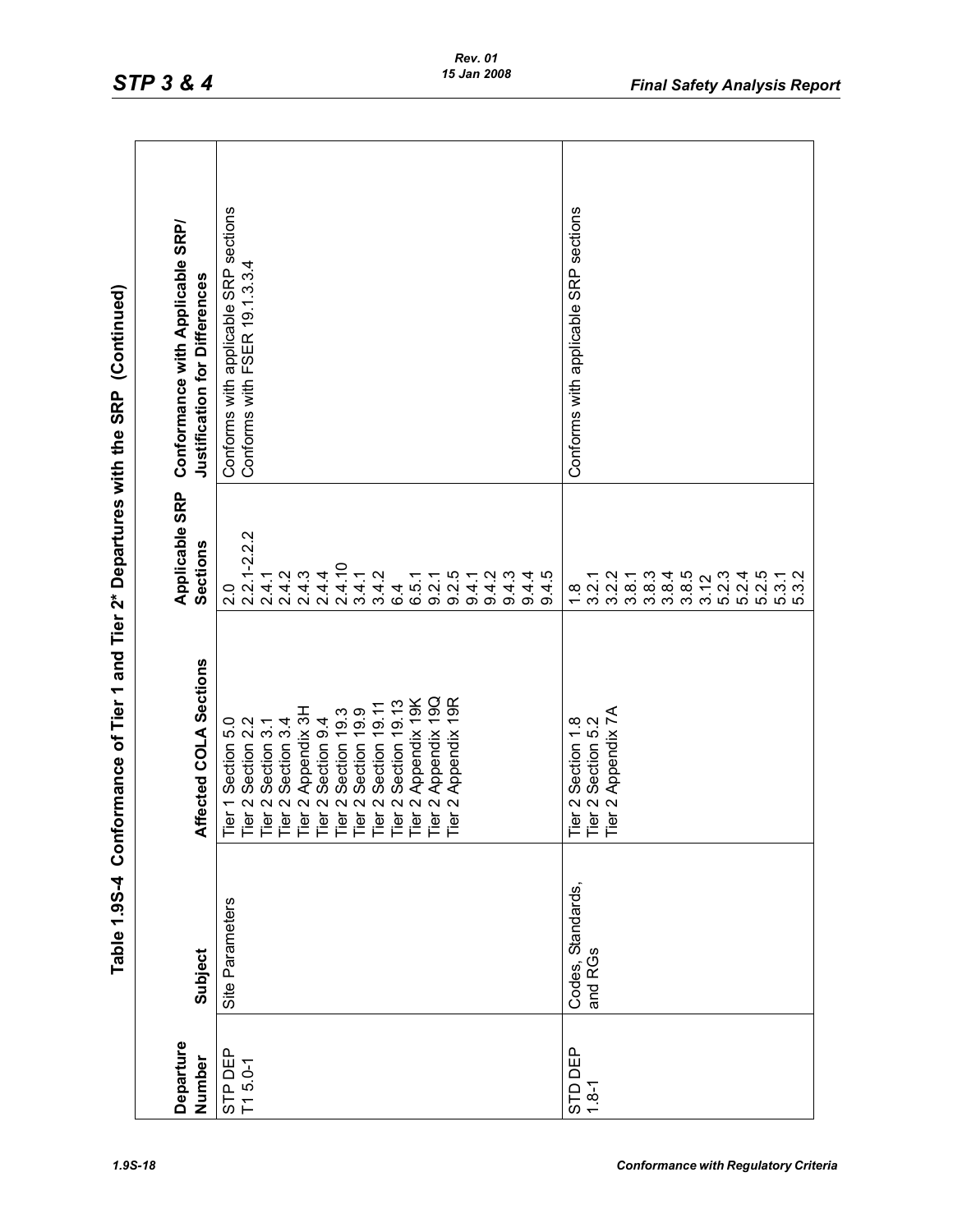# **Table 1.9S-5 COL Applicant Resolution of ABWR DCD Appendix 19B Issues**

|                           | <b>Title</b>                                                                                                     | <b>Resolution</b>                                                                                                                                                                                                                                               |
|---------------------------|------------------------------------------------------------------------------------------------------------------|-----------------------------------------------------------------------------------------------------------------------------------------------------------------------------------------------------------------------------------------------------------------|
| <b>Generic Issues</b>     |                                                                                                                  |                                                                                                                                                                                                                                                                 |
| $A-1$                     | <b>Water Hammer</b>                                                                                              | Section 19B.2.2                                                                                                                                                                                                                                                 |
| $A-36$                    | Control of Heavy Loads near Spent Fuel Pool                                                                      | Section 19B.2.12                                                                                                                                                                                                                                                |
| $A-47$                    | Safety Implications of Control Systems                                                                           | Operating procedures and<br>operator training will ensure<br>that the operators can<br>mitigate reactor vessel<br>overfill events that may occur<br>via the condensate booster<br>pumps during reduced<br>pressure operation of the<br>system. Section 19B.2.17 |
| $C-1$                     | Assurance of Continuous Long-Term Capability of<br>Hermetic Seals on Instrumentation and Electrical<br>Equipment | 19B.2.27                                                                                                                                                                                                                                                        |
| $C-17$                    | Interim Acceptance Criteria for Solidification Agents for<br><b>Radioactive Solid Wastes</b>                     | Section 19B.2.29;<br>10 CFR 61                                                                                                                                                                                                                                  |
| <b>New Generic Issues</b> |                                                                                                                  |                                                                                                                                                                                                                                                                 |
| 51                        | Proposed Requirements for Improving the Reliability of<br>Open Cycle Service Water Systems                       | Implementation of a baseline<br>fouling program issued to<br>licensees in<br>GL 89-13; Section 19B.2.35                                                                                                                                                         |
| 75                        | Generic Implications of ATWS Events at the Salem<br><b>Nuclear Plant</b>                                         | Sections 13.4S, 13.5, and<br>19B.2.38                                                                                                                                                                                                                           |
| 105                       | Interfacing Systems LOCA at BWRs                                                                                 | No longer listed in NUREG-<br>0933. Therefore, not<br>applicable to future reactor<br>plants.                                                                                                                                                                   |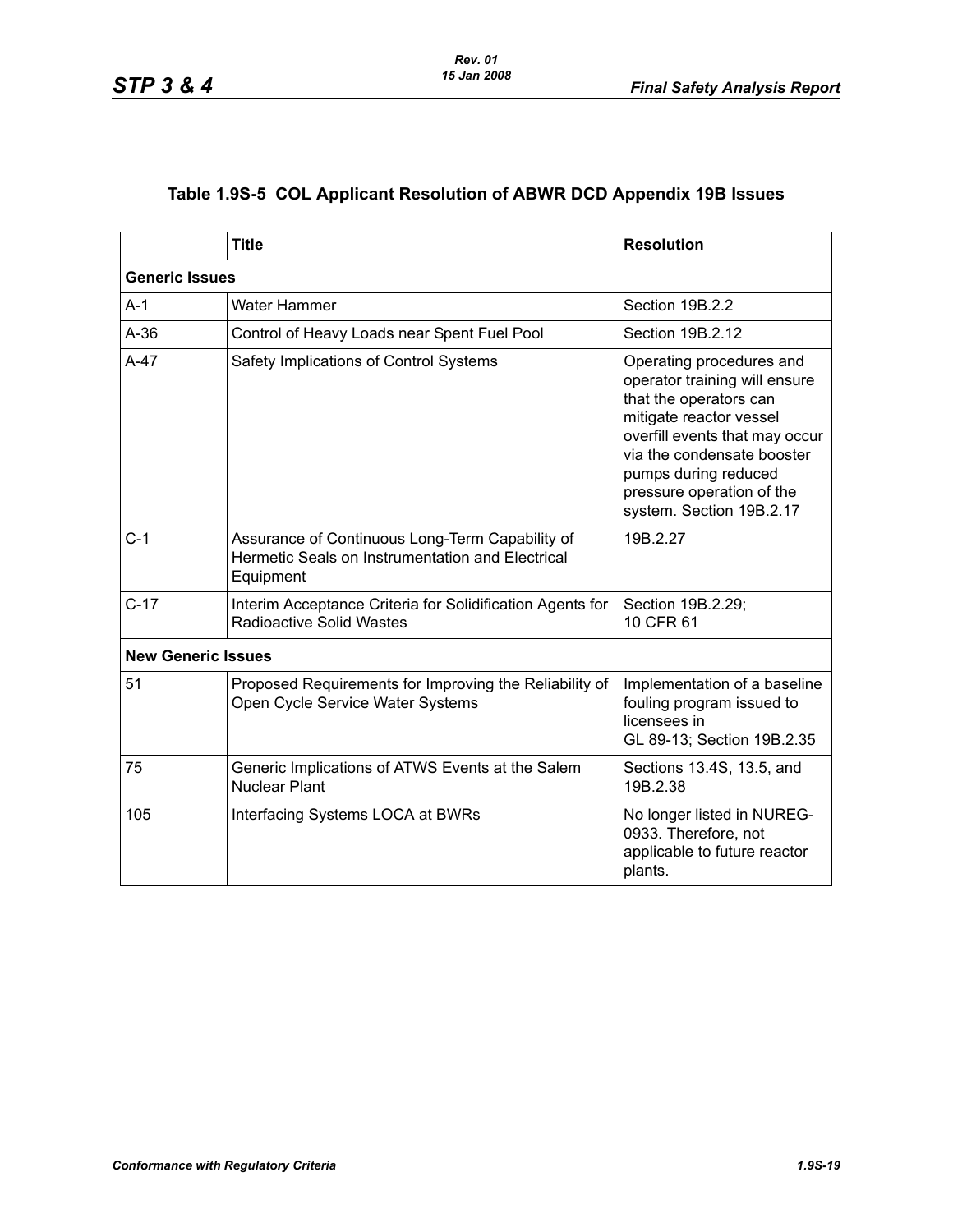| Table 1.9S-5 COL Applicant Resolution of ABWR DCD Appendix 19B Issues |
|-----------------------------------------------------------------------|
| (Continued)                                                           |

|                   | <b>Title</b>                                                                                       | <b>Resolution</b>                                                                             |
|-------------------|----------------------------------------------------------------------------------------------------|-----------------------------------------------------------------------------------------------|
| 145               | Actions to Reduce Common Cause Failures                                                            | No longer listed in NUREG-<br>0933. Therefore, not<br>applicable to future reactor<br>plants. |
| 153               | Loss of Essential Service Water in LWRs                                                            | No longer listed in NUREG-<br>0933. Therefore, not<br>applicable to future reactor<br>plants. |
|                   | <b>Issues Resolved with no New Requirements</b>                                                    |                                                                                               |
| $A-29$            | Nuclear Power Plant Design for Reduction of<br>Vulnerability to Industrial Sabotage                | No longer listed in NUREG-<br>0933. Therefore, not<br>applicable to future reactor<br>plants. |
| 120               | On-Line Testability of Protection Systems                                                          | No longer listed in NUREG-<br>0933. Therefore, not<br>applicable to future reactor<br>plants. |
| 151               | Reliability of Anticipated Transient without Scram<br>Recirculation Pump Trip in BWRs              | No longer listed in NUREG-<br>0933. Therefore, not<br>applicable to future reactor<br>plants. |
| <b>TMI Issues</b> |                                                                                                    |                                                                                               |
| I.A.1.1           | <b>Shift Technical Advisor</b>                                                                     | Section 13.1                                                                                  |
| I.A.1.2           | <b>Shift Supervisor Administrative Duties</b>                                                      | Section 13.1                                                                                  |
| I.A.1.3           | Shift Manning                                                                                      | <b>Technical Specifications</b>                                                               |
| I.A.2.1(1)        | Qualifications - Experience                                                                        | Section 13.2                                                                                  |
| I.A.2.1(2)        | Training                                                                                           | Section 13.2                                                                                  |
| I.A.2.1(3)        | Facility Certification of Competence and Fitness of<br>Applicants for Operator and Senior Operator | Section 13.2                                                                                  |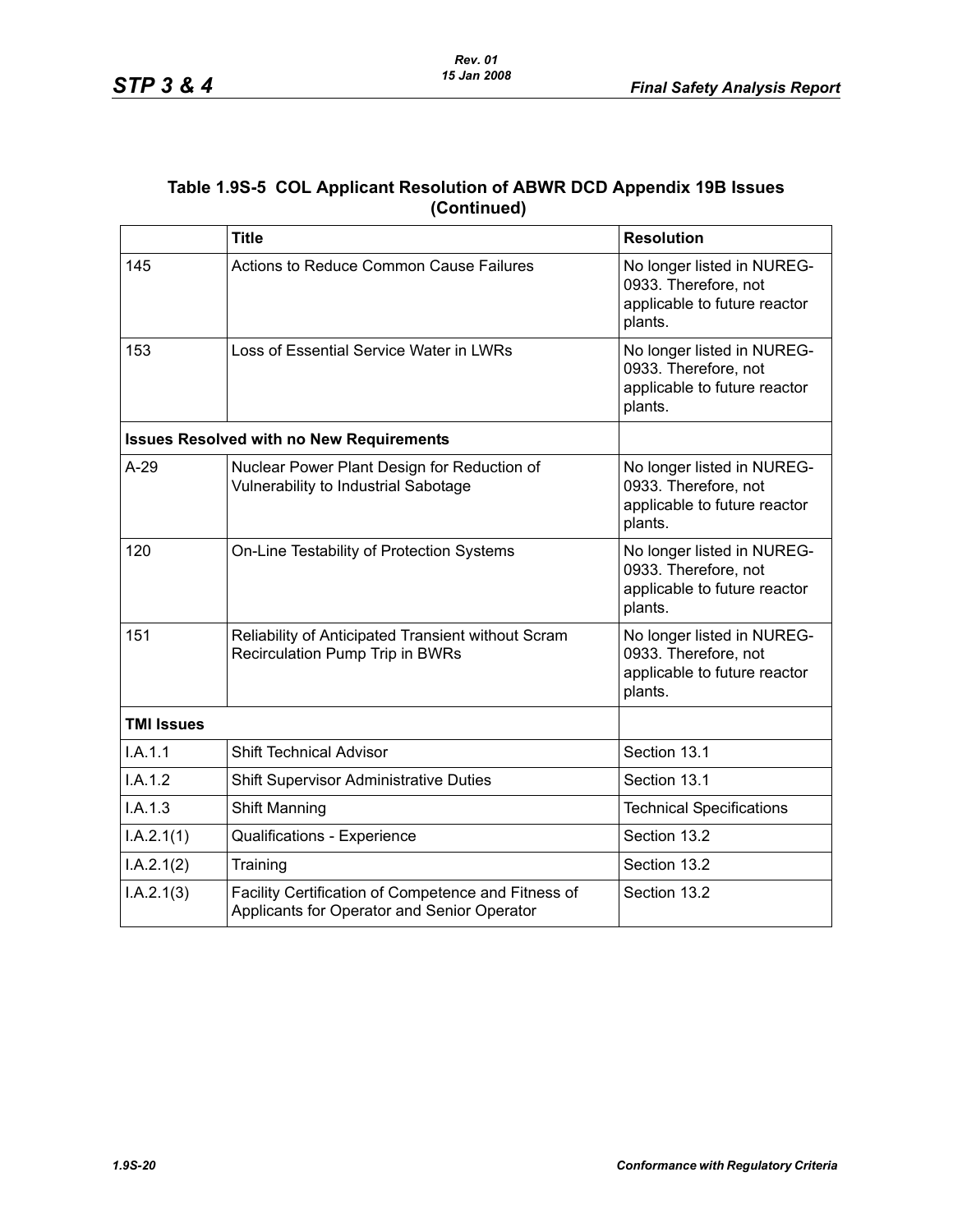| Table 1.9S-5 COL Applicant Resolution of ABWR DCD Appendix 19B Issues |
|-----------------------------------------------------------------------|
| (Continued)                                                           |

|            | <b>Title</b>                                                                                      | <b>Resolution</b>                                                            |
|------------|---------------------------------------------------------------------------------------------------|------------------------------------------------------------------------------|
| I.A.2.3    | <b>Administration of Training Programs</b>                                                        | Section 13.2                                                                 |
| I.A.2.6(1) | Revise Regulatory Guide 1.8                                                                       | NRC action. Not applicable.                                                  |
| I.A.3.1    | Revise Scope of Criteria for Licensing Examinations                                               | NRC action. Not applicable.                                                  |
| I.A.4.1(2) | Interim Changes in Training Simulators                                                            | STP 3 & 4 will conform with<br>RG 1.149 and will have an<br>onsite simulator |
| I.C.1(1)   | <b>Small Break LOCAs</b>                                                                          | Section 13.5                                                                 |
| 1.C.1(2)   | Inadequate Core Cooling                                                                           | Section 13.5                                                                 |
| I.C.2      | <b>Shift and Relief Turnover Procedures</b>                                                       | Section 13.5                                                                 |
| 1.C.3      | <b>Shift Supervisor Responsibilities</b>                                                          | Section 13.1; Conduct of<br>Operations                                       |
| I.C.4      | <b>Control Room Access</b>                                                                        | <b>Conduct of Operations</b><br>Procedure                                    |
| I.C.6      | Procedures for Verification of Correct Performance of<br><b>Operating Activities</b>              | <b>Conduct of Operations</b><br>Procedure                                    |
| I.C.7      | NSSS Vendor Review of Procedures                                                                  | Applicable to W and CE only.                                                 |
| I.C.8      | Pilot - Monitoring of Selected Emergency Procedures<br>for Near-Term Operating License Applicants | Historical issue. No longer<br>applicable.                                   |
| II.B.1     | Reactor Coolant System Vents                                                                      | Sections 1A.2.5 and 13.5                                                     |
| II.B.4     | Training for Mitigating Core Damage                                                               | Section 13.2                                                                 |
| II.E.6.1   | <b>Test Adequacy Study</b>                                                                        | Section 19B.2.68                                                             |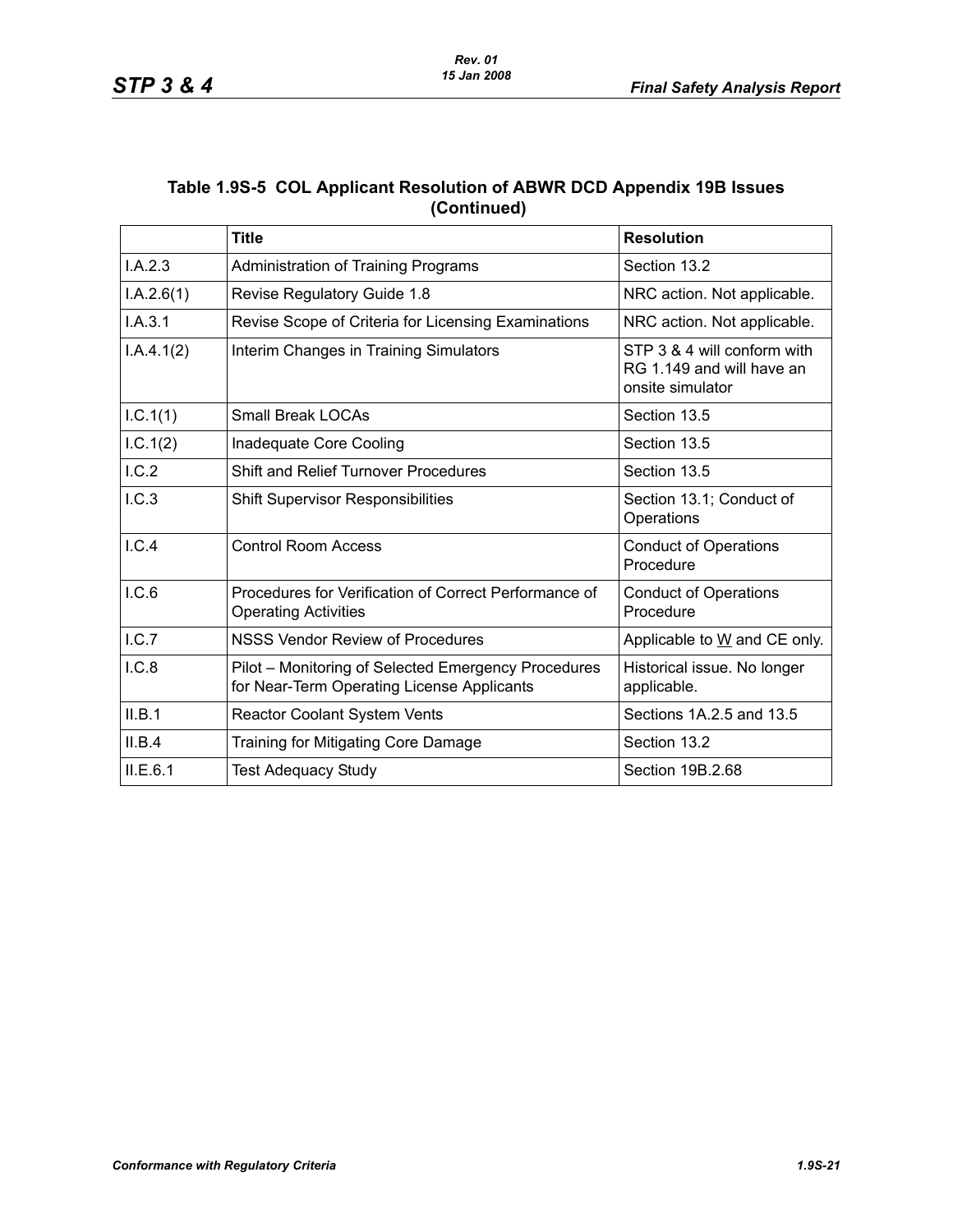| Table 1.9S-5 COL Applicant Resolution of ABWR DCD Appendix 19B Issues |
|-----------------------------------------------------------------------|
| (Continued)                                                           |

|              | <b>Title</b>                                                                                 | <b>Resolution</b>                                                                             |
|--------------|----------------------------------------------------------------------------------------------|-----------------------------------------------------------------------------------------------|
| II.J.4.1     | <b>Revise Deficiency Reporting Requirements</b>                                              | NRC action. Not applicable.                                                                   |
| ILK.3(15)    | Modify Break Detection Logic to Prevent Spurious<br>Isolation of HPCI and RCIC Systems       | Sections 1A 2.23 and 14.2                                                                     |
| III.A.1.1(1) | Implement Action Plan Requirements for Promptly<br>Improving Licensee Emergency Preparedness | NRC action. Not applicable.                                                                   |
| III.A.2.1(1) | Publish Proposed Amendments to the Rules                                                     | NRC action. Not applicable.                                                                   |
| III.A.2.1(2) | <b>Conduct Public Regional Meetings</b>                                                      | No longer listed in NUREG-<br>0933. Therefore, not<br>applicable to future reactor<br>plants. |
| III.A.2.1(3) | Prepare Final Commission Paper Recommending<br><b>Adoption of Rules</b>                      | No longer listed in NUREG-<br>0933. Therefore, not<br>applicable to future reactor<br>plants. |
| III.A.2.1(4) | Revise Inspection Program to Cover Upgraded<br>Requirements                                  | NRC action. Not applicable.                                                                   |
| III.A.2.2    | Development of Guidance and Criteria                                                         | NRC action. Not applicable.                                                                   |
| III.A.3.3(1) | Install Direct Dedicated Telephone Lines                                                     | STP 3 & 4 will use direct lines<br>installed by<br>STP 1 & 2.                                 |
| III.A.3.3(2) | Obtain Dedicated, Short-Range Radio Communication<br><b>Systems</b>                          | NRC action. Not applicable.                                                                   |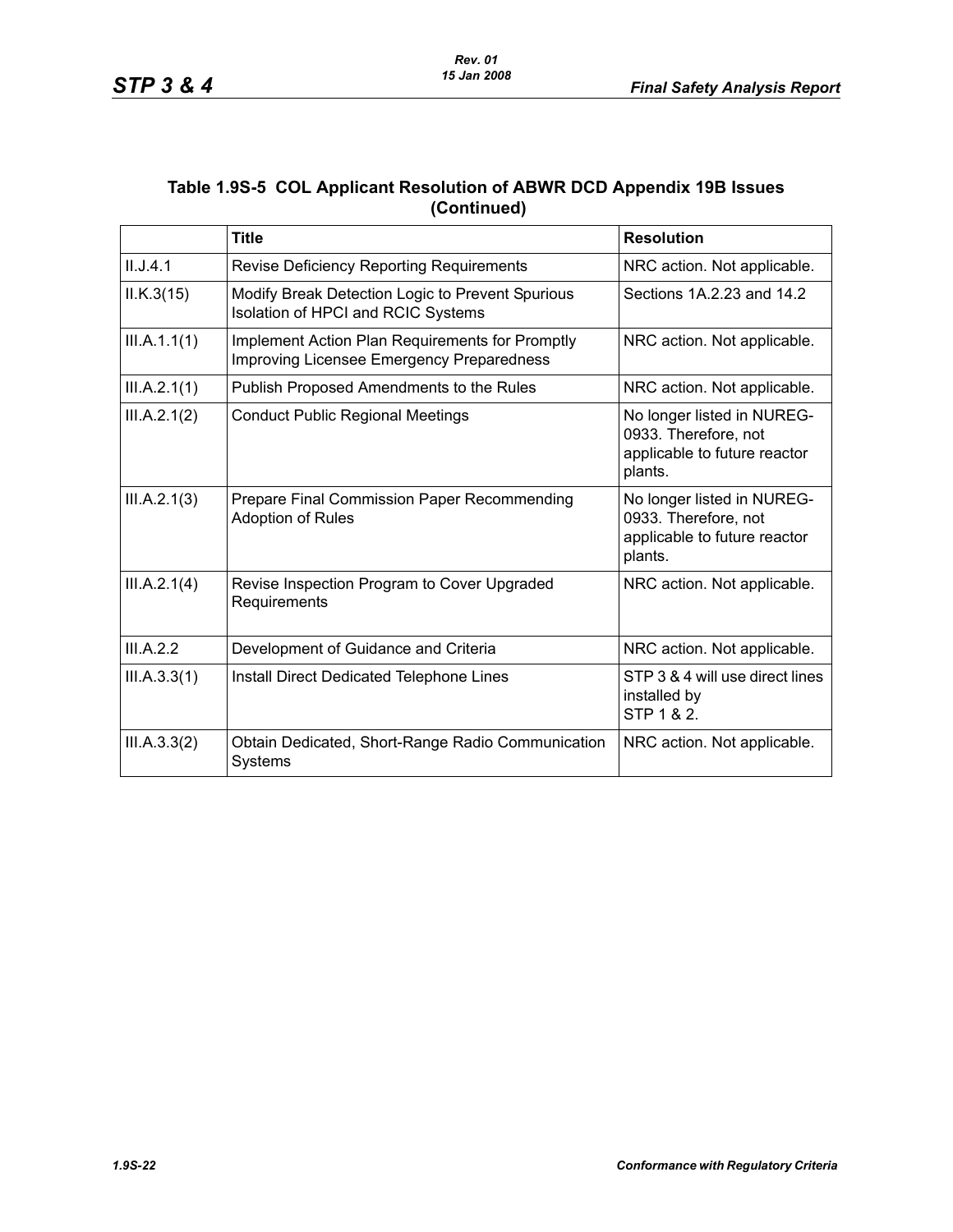# **Table 1.9S-6 COL Applicant Resolution of Generic Communications Issues**

| No.                    | <b>Title</b>                                                                           | <b>Comment</b>                                                                                               |
|------------------------|----------------------------------------------------------------------------------------|--------------------------------------------------------------------------------------------------------------|
| <b>Generic Letters</b> |                                                                                        |                                                                                                              |
| 80-110                 | Periodic Updating of Final Safety Analysis<br>Reports (FSARs)                          | STP 3 & 4 will comply with<br>10 CFR 50.71(e)                                                                |
| 81-04                  | <b>Emergency Procedures and Training for Station</b><br><b>Blackout Events</b>         | Refer to Sections 13.2 and 13.5.                                                                             |
| 81-38                  | Storage of Low-Level Radioactive Wastes at<br><b>Power Reactor Sites</b>               | No longer applicable.                                                                                        |
| 82-21                  | <b>Technical Specifications for Fire Protection</b><br>Audits                          | STP 3 & 4 will comply with<br>10 CFR 50 App R.                                                               |
| 82-39                  | Problems with the Submittals of 10CFR73.21<br>Safeguards Information Licensing Review  | No longer applicable.                                                                                        |
| 83-05                  | Safety Evaluation of "Emergency Procedure<br>Guidelines," Rev 2, NEDO-24932, June 1982 | No longer applicable.                                                                                        |
| 83-07                  | Nuclear Waste Policy Act of 1982                                                       | STP 3 & 4 will negotiate a new contract with<br>DOE for Spent Fuel prior to obtaining a<br>COL.              |
| 83-33                  | NRC Position on Certain Requirements of<br>Appendix R to 10 CFR 50                     | STP 3 & 4 will comply with<br>10 CFR 50 App R.                                                               |
| 87-06                  | Periodic Verification of Leak Tight Integrity of<br><b>Pressure Isolation Valves</b>   | Periodic testing of pressure isolation valves<br>is assured by the ABWR DCD and the ISI<br>and IST programs. |
| 88-18                  | Plant Record Storage on Optical Disks                                                  | Refer to Section 17.5S; Quality Assurance<br>Program Description, Section 17.2                               |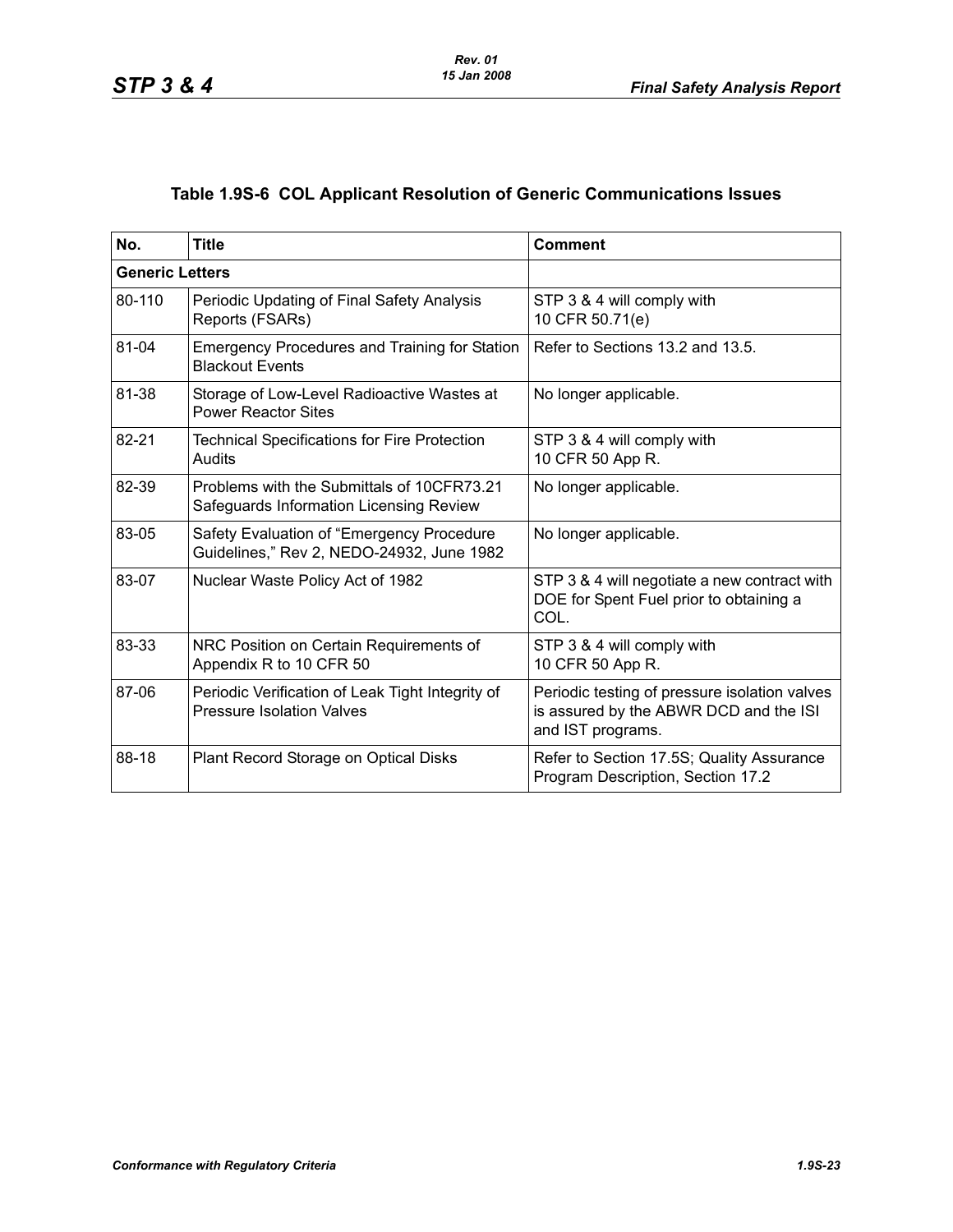| Table 1.9S-6  COL Applicant Resolution of Generic Communications Issues |
|-------------------------------------------------------------------------|
| (Continued)                                                             |

| No.                 | <b>Title</b>                                                                                                                                                                                                                                                                                                      | <b>Comment</b>                                                                 |
|---------------------|-------------------------------------------------------------------------------------------------------------------------------------------------------------------------------------------------------------------------------------------------------------------------------------------------------------------|--------------------------------------------------------------------------------|
| 89-01               | Implementation of programmatic Controls for<br>Radiological Effluent Technical Specifications in<br>the Administrative Controls Section of the<br>Technical Specifications and the Relocation of<br>Procedural Details of RETS to the Offsite Dose<br><b>Calculation Manual or the Process Control</b><br>Program | Refer to Section 13.4S.                                                        |
| 89-02               | Actions to Improve the Detection of Counterfeit<br>and Fraudulently Marketed Products                                                                                                                                                                                                                             | Refer to Section 17.5S and the Quality<br><b>Assurance Program Description</b> |
| 89-04               | Guidance on Developing Acceptable In-service<br><b>Testing Program</b>                                                                                                                                                                                                                                            | Refer to Section 13.4S.                                                        |
| 89-10               | Safety-Related Motor-Operated Valve Testing<br>and Surveillance                                                                                                                                                                                                                                                   | Refer to Section 13.4S.                                                        |
| 89-13               | Service Water System Problems Affecting<br>Safety-Related Equipment                                                                                                                                                                                                                                               | Refer to section 9.2.15                                                        |
| 89-15               | <b>Emergency Response Data System</b>                                                                                                                                                                                                                                                                             | Refer to the Security Plan.                                                    |
| 91-03               | Reporting of Safeguards Events                                                                                                                                                                                                                                                                                    | Refer to the Security Plan.                                                    |
| $91 - 10$           | Explosive Searches at Protected Area Portals                                                                                                                                                                                                                                                                      | Refer to the Security Plan.                                                    |
| $91 - 16$           | Licensed Operators' and Other Nuclear Facility<br>Personnel Fitness for Duty                                                                                                                                                                                                                                      | Refer to Section 13.7.                                                         |
| <b>IE Bulletins</b> |                                                                                                                                                                                                                                                                                                                   |                                                                                |
| 80-05               | Vacuum Condition Resulting in Damage to<br>Chemical and Volume Control System (CVCS)<br><b>Holdup Tanks</b>                                                                                                                                                                                                       | Not applicable to BWRs.                                                        |